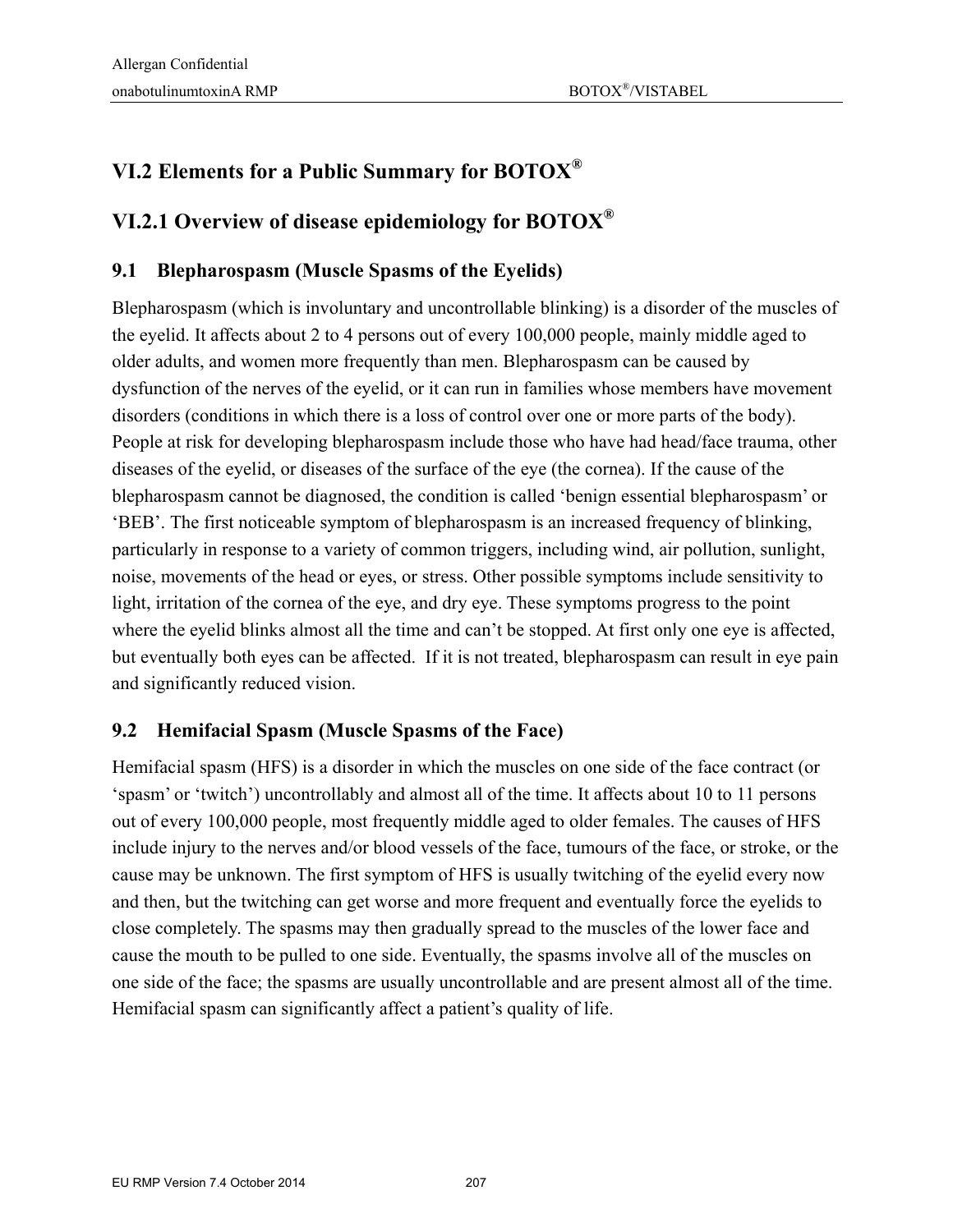### **9.3 Strabismus (Crossed Eyes)**

Strabismus (or 'crossed eyes') is a disorder of the eye muscles that usually develops during childhood but which can occur at any age. Premature infants and infants who don't weigh enough at birth are examples of the types of children who have a risk of developing strabismus. In this disorder, there is a lack of coordination between the eyes because of dysfunction of the nerves that control the eye muscles. Usually one eye points straight ahead while the other eye points either inward, outward, up, or down. As a result, the eyes look in different directions and do not focus at the same time on a single point. Strabismus affects about 40 persons out of every 1,000 people, and of those affected, about 3 out of every 1,000 require treatment. If strabismus is not treated it can result in major vision problems. It is the most common cause of amblyopia (or 'lazy eye'), in which vision is reduced but cannot be helped with glasses or contact lenses.

#### **9.4 Cervical Dystonia (Muscle Spasms of the Neck and Shoulder)**

Cervical dystonia (or 'CD') is a disorder of the neck muscles that causes involuntary and uncontrollable movements of the neck (such as twisting). It affects about 6 to 9 persons out of every 100,000 people, and mainly women. It can run in families, or it can be diagnosed in a patient with no family members who have ever had the disorder. In most cases, the cause of the CD is unknown. The first noticeable sign of CD is often spasms of the neck that force the head to move forward, backward, sideways, or to twist to the left or right. The neck spasms may be constant or sporadic, and are often painful. The neck spasms and abnormal head movements can also prevent the patient from performing routine daily activities. The disease worsens very gradually, usually over the first 5 years, and then the symptoms level off. If CD is not treated, it can begin to affect the spine in the neck area which can lead to compression (or 'pinching') of the nerves that come from the spinal cord. Studies have also shown that CD can lead to psychological/emotional distress, including mental disorders such as depression.

### **9.5 Focal Spasticity (Muscle Spasms of the Arm and Leg) in Children with Cerebral Palsy**

Cerebral palsy (CP) (which can also be called Juvenile Cerebral Palsy, or 'JCP') is a disease that appears in infancy or early childhood that causes physical disability by permanently affecting body movement and muscle coordination, but it doesn't worsen over time. In addition to abnormal/spastic movements, other health problems in children with CP include respiratory illness (such as pneumonia), mental retardation, seizures, delayed growth and development, and deformities of the spine. Cerebral palsy affects 23 persons (17 years of age or younger) out of every 10,000 people, mainly males. There are multiple causes of CP, and these usually occur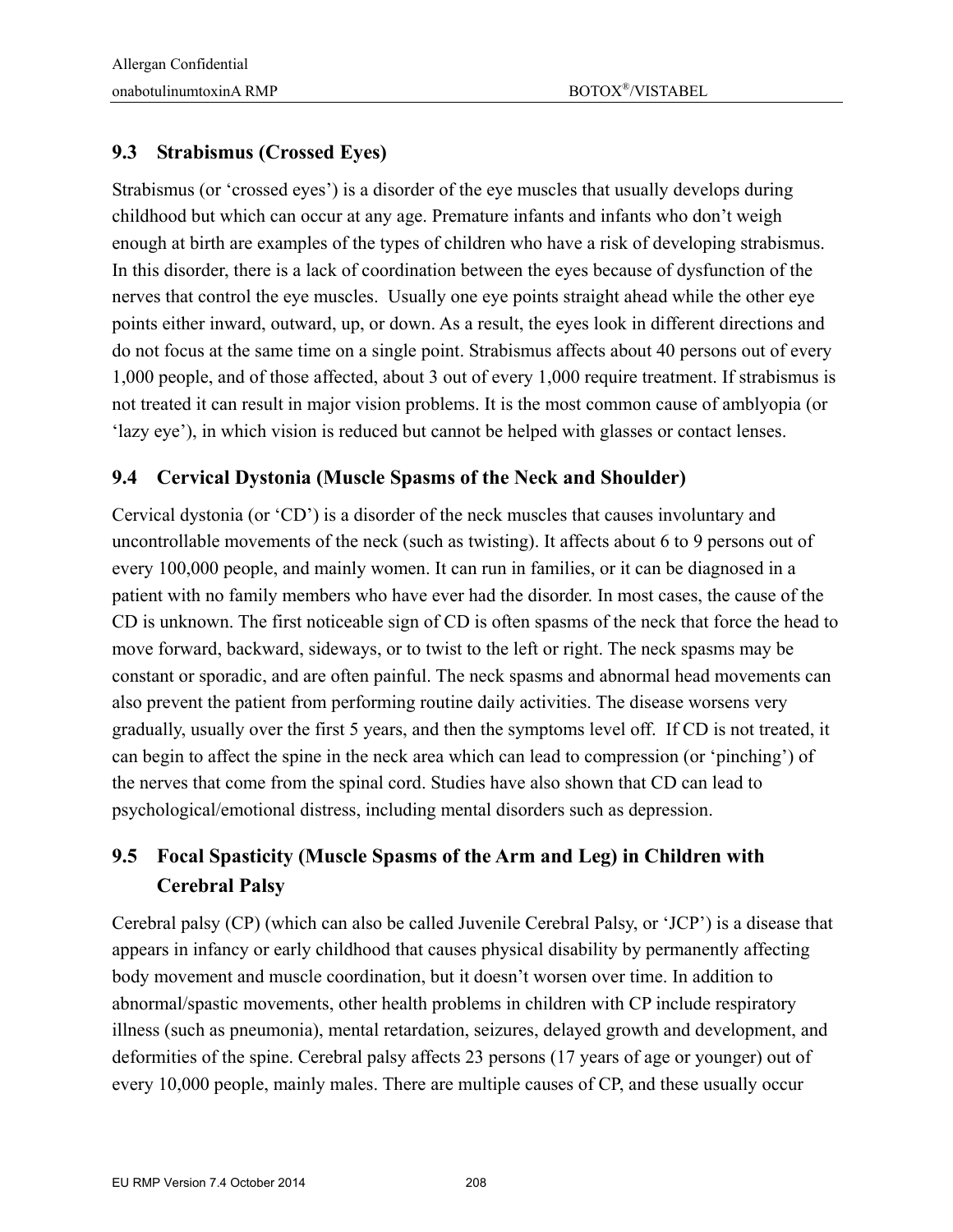during pregnancy before the infant is born. However, CP can also occur after birth in the first few months or years of life, due to brain damage from brain infections (such as bacterial meningitis or viral encephalitis), head injury, or child abuse. Children with milder forms of CP can have a life-span similar to healthy children. However, the life-span of children who are severely affected is greatly reduced. All CP patients have problems with body movement to some degree, and about 70% to 90% of all CP patients have muscle spasms. About 60% of all CP patients have dynamic equinus gait (or 'club foot'), which is the specific condition that  $\text{BOTOX}^{\circledast}$  is approved to treat.

## **9.6 Upper Limb Spasticity (Muscle Spasms of the Wrist and Hand) and Lower Limb Spasticity (Muscle Spasms in the Ankle) Associated with Stroke in Adult Patients**

'Spasticity' or 'spasm' (which is the constant and uncontrollable movement of muscles) of the upper and lower limbs may occur after a stroke because the stroke has damaged the part of the brain that controls the limbs. This condition is most frequently seen in elderly patients of either sex. Immediately after a stroke, the most common symptom is paralysis (no muscle tone at all). The muscle spasms often do not develop until weeks, months, or even years after a stroke. At 12 months after a stroke, about 17% to 19% of stroke survivors were found to have spasms of the upper limb and about 11% to 32% were found to have spasms of the lower limb. The uncontrollable and unwanted muscle spasms can significantly impact the stroke survivor's quality of life. The patients' spastic movements can affect their routine daily physical activities such as walking, washing, and dressing. Spasticity after stroke has also been found to be associated with pain in approximately 11% to 65% of patients. It is possible that the risk of developing post-stroke muscle spasms is increased in patients who start to have arm and leg weakness and difficulty with activities of daily living very soon after the stroke occurs; in patients whose problems after the stroke are primarily on the left side of the body rather than right side; and in patients with a history of smoking.

### **9.7 Hyperhidrosis (Excessive Sweating) of the Armpits**

Hyperhidrosis (HH) is excessive sweating, and it can occur under the armpits, or in the hands, feet, or face. The cause of hyperhidrosis is often unknown (this is called 'primary' hyperhidrosis), or it can be due to an underlying condition such as infection, gland disorders, or disorders of metabolism, etc. (this is called 'secondary' hyperhidrosis). Hyperhidrosis affects about 1% to 3% of the general population, mainly young adults to middle aged patients. A very severe case of hyperhidrosis can affect a patient's quality of life.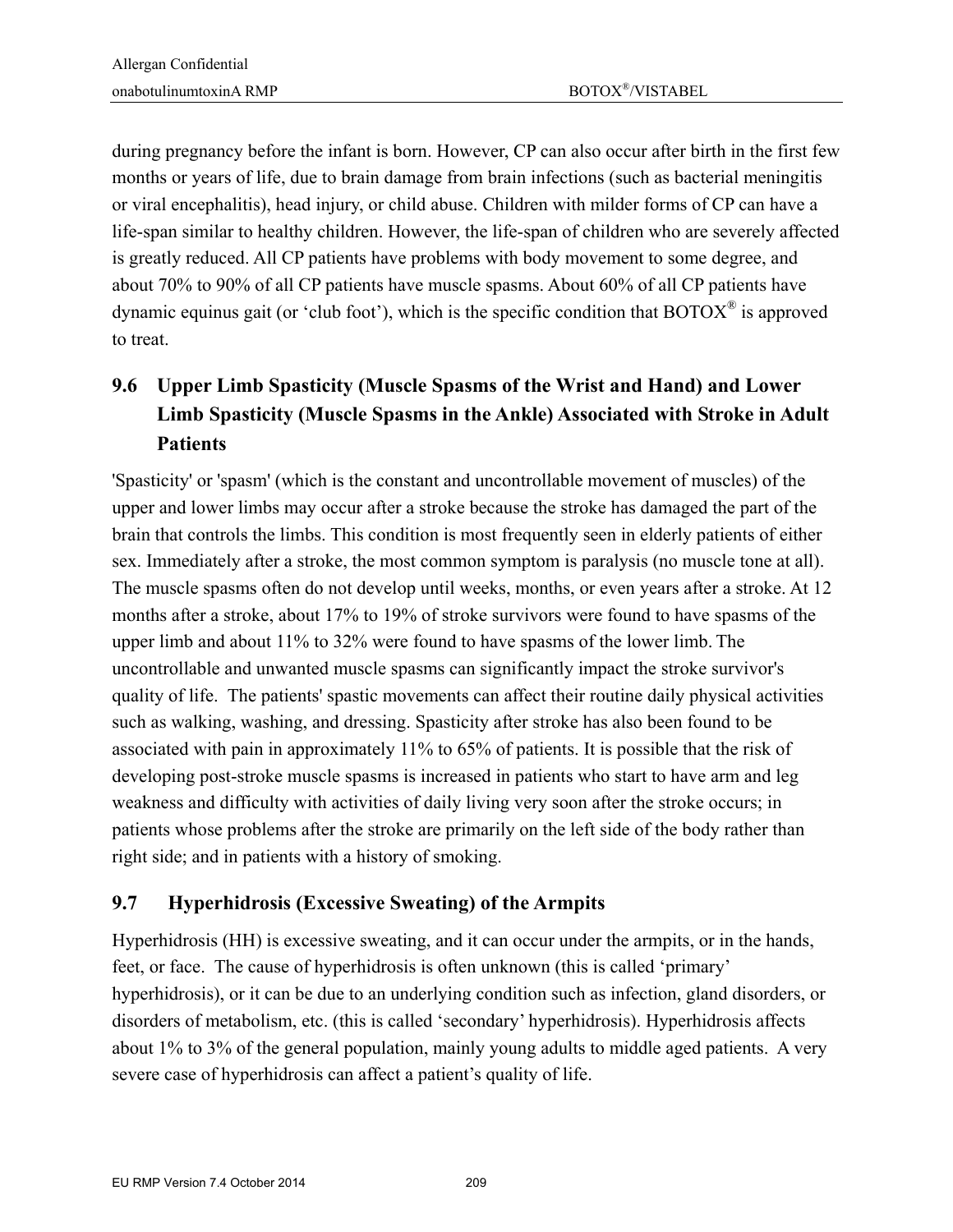### **9.8 Neurogenic Detrusor Overactivity (Bladder Problems) Associated with Spinal Cord Injury or Multiple Sclerosis**

'Neurogenic bladder' is a disorder which affects the bladder muscle that contracts to push urine out of the bladder (the 'detrusor' muscle). In this disorder, the bladder muscle can either be underactive or overactive (the most common form). In the underactive form, the detrusor muscle is less able to push urine out of the bladder, so the patient is unable to urinate and urine stays in the bladder. In the most common form, which is called 'neurogenic detrusor overactivity' (or 'NDO'), the detrusor muscle cannot be controlled, and this leads to the involuntary release of urine, often at inappropriate times ('urinary incontinence'). About 10% of patients with urinary incontinence have NDO, and most of them are older women. Although oral drug treatments are available, they often do not work or have side effects that cannot be tolerated. The underlying diseases that can cause a patient to have NDO include multiple sclerosis (MS), spinal cord injuries that lead to partial or total paralysis, Parkinson's disease, stroke, cerebral palsy, and spina bifida. Neurogenic detrusor overactivity can significantly affect a patient's quality of life and also lead to more serious problems if it is not treated. Over one year, 29% of NDO patients had urinary tract infections, 14% had urinary retention, 8% had blood in the urine, 2% had serious kidney infections, 2% had vaginal infections, and 1% had bladder stones. It is also possible that untreated NDO can lead to death from a serious urinary tract infection that causes the kidneys to shut down.

#### **9.9 Overactive Bladder**

Overactive bladder (OAB) is a disorder in which a patient has an increased urge to pass urine, with or without the involuntary release of urine ('urinary incontinence'). Usually the patient has to urinate more frequently during the day, and also is awakened from sleeping at night by the need to urinate. About 3% to 6% of adults with urinary incontinence have incontinence due to OAB. The disorder usually affects older adults, and about twice as many females than males. Although oral drug treatments are available, they often do not work or have side effects that cannot be tolerated. Studies have shown that OAB can be linked with certain factors, such as age, gender, body weight, and certain diseases (such as diabetes, deep vein thrombosis, osteoporosis, bowel urgency, prostate problems, psychological problems, or sexual impairment). If OAB is not treated, it can significantly affect a patient's quality of life and also lead to more serious problems such as urinary tract infections, skin ulceration from urine leakage, and falls and fractures (especially in the elderly).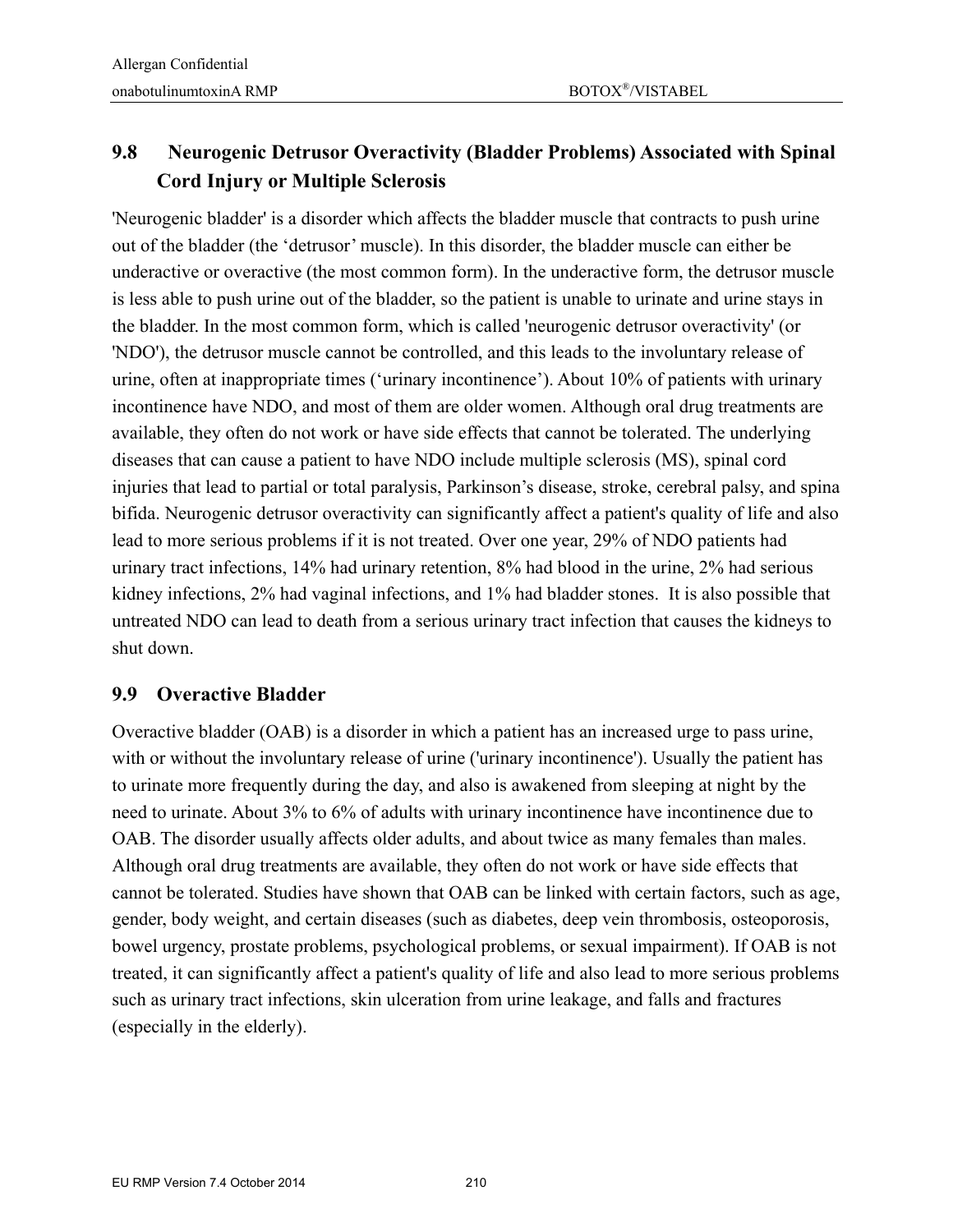### **9.10 Chronic Migraine**

Migraine is a disorder in which a patient has recurring headaches. It is called 'episodic migraine' if the patient experiences headache less than 15 days per month. It is called 'chronic migraine' if the patient experiences headache on 15 or more days each month of which at least 8 days are with migraine. Chronic migraine type of headaches are moderate to severe headaches typically located in one area of the head. The patient may feel as if the head is 'pulsating'. The headache may be caused by routine physical activity, such as walking or climbing stairs, or the patient may avoid such activities because of the fear of triggering the headache. When the headache is present, the patient may also have nausea, vomiting, and/or sensitivity to light and/or sound. Chronic migraine affects about 1% to 2% of the general population, mainly middle aged Caucasian females. If chronic migraine is not prevented or is left untreated, it can be quite painful and can significantly affect a patient's quality of life.

### **9.11 Glabellar Frown Lines (Vertical Lines between the Eyebrows seen at Frown) and Lateral Canthus Lines (Crow's Feet Lines)**

One of the first places on the face to show signs of aging is the area around the eye (the 'lateral canthus' area). It is estimated that 90-95% of Caucasian women and 25% of Asian women have noticeable lateral canthal lines (crow's feet lines) by the time they are 31-40 years old. Another early sign of ageing is glabellar frown lines, which are the 'no. 11' parallel lines between the eyebrows. It is estimated that 70% of Caucasian women and 20% of Asian women have noticeable glabellar frown lines by the time they are 31-40 years old. These two types of wrinkles most often occur together.

Ageing of the face results from the combined effects of 'atrophy' (wasting away of a part of the body) and a loss of fullness of the face, bone loss, decreased 'elasticity' (decreased ability of the skin to return to shape when stretched), and gravity. Ageing is also influenced by genetic factors, by environmental factors such as exposure to the sun or to the chemicals in cigarette smoke. With the skin loses elasticity, repeated facial expressions can become permanent lines. If the wrinkles are severe, they can affect the patient's quality of life.

## **VI.2.2 Summary of treatment benefits for BOTOX®**

### **9.12 Blepharospasm (Muscle Spasms of the Eyelid)**

In Study 191622-003, a total of 98 adult patients (35-79 years old) received BOTOX<sup>®</sup> injections into the muscles of both eyelids at an average dose of 33 Units per eyelid. Treatment success was measured on a scale of 0 to 4 where 0 was equal to 'none' and 4 was equal to 'severe' spasm of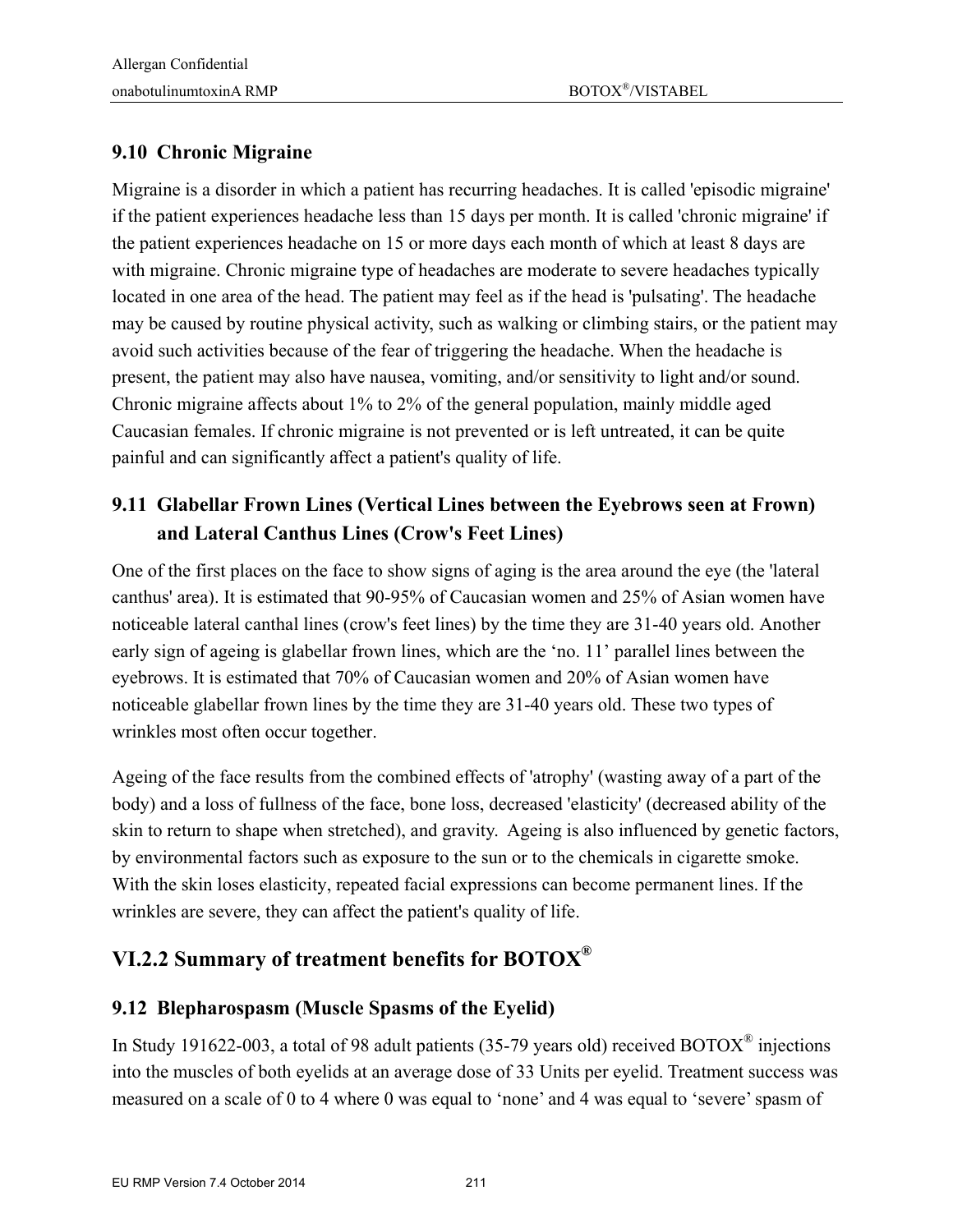the eyelid. About 90% of the patients had treatment success 4 weeks after receiving BOTOX®, and about 50% of the patients had treatment success 12 weeks after receiving BOTOX®.

#### **9.13 Hemifacial Spasm (Muscle Spasms of the Face)**

In Study BTOX-504-8051, a total of 56 patients (42-78 years old) received an average of 27 Units (dose range of 10-50 Units) of  $BOTOX^{\circledast}$  to the upper facial muscles. Patients who did not show any improvement after 4 weeks received another injection of BOTOX® (dose range of 5-50 Units). All 56 patients showed improvement, and 62.5% (35/56) showed exceptional improvement as defined in the protocol. When the upper facial muscles were evaluated, improvement was observed in all patients. When the lower facial muscles were evaluated, all but 2 patients showed improvement.

### **9.14 Strabismus (Crossed Eyes)**

No clinical studies were conducted by Allergan. A literature article describes 9 years of use of botulinum toxin (the main ingredient in  $\text{BOTOX}^{\circledast}$ ) in 677 patients (12-90 years old) with crossed eyes who received one or more injections (Scott, 1989). A total of 56% of the patients showed improvement when evaluated at 6 months or more (average 17 months) after treatment with BOTOX®.

### **9.15 Cervical Dystonia (Muscle Spasms of the Neck and Shoulder)**

In Study BTX-140-8051, a total of 214 adult patients (29-77 years old) with cervical dystonia received an injection of BOTOX<sup>®</sup> to certain muscles of the neck and shoulder as determined by their doctors. The dose range for  $BOTOX^{\circledast}$  was 95-360 Units. At 6 weeks after treatment, significant improvement with  $BOTOX^{\circledast}$  compared to placebo was seen in head position, disease symptoms, the intensity and frequency of pain, and the ability to function.

In Study 191622-503, 135 adult patients (25-80 years old) with cervical dystonia and prior successful treatment with BOTOX<sup>®</sup> received two injections of 100-300 Units of BOTOX<sup>®</sup> to certain muscles of the neck and shoulder as determined by their doctors. The two injections were given 8-16 weeks apart. At 6 weeks after treatment, 35% of patients showed improvement in the severity of their symptoms and patients reported that pain decreased by an average of 50% from the start of the study. In addition, 85% of physicians and 80% of patients reported treatment success.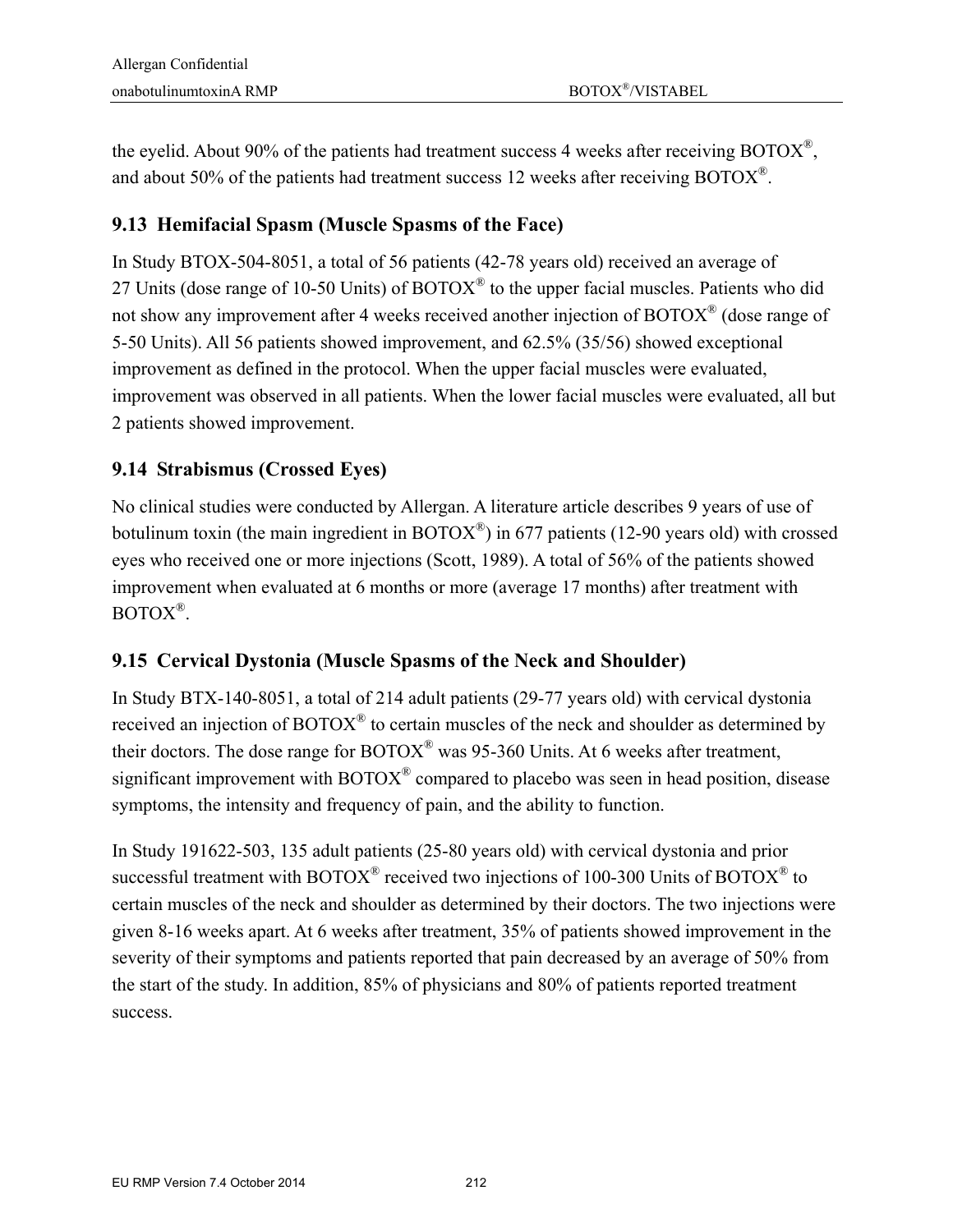## **9.16 Focal Spasticity (Muscle Spasms of the Arm and Leg) in Children with Cerebral Palsy**

Arm spasm: In two studies (BTOX-9060-708, BTOX-9060-715), treatment with BOTOX® plus standard care was compared to treatment with standard care alone for 6-months in 72 children (2-15 years old) with cerebral palsy and upper limb spasticity. BOTOX<sup>®</sup> was injected with an average dose of 137-153 Units into the muscles of the arm and hand. 'Standard care' consisted of a combination of occupational therapy, casts, and splints. In Study BTOX-9060-708, after 1 and 3 months, muscle spasms were significantly reduced and the quality of upper limb movement and improvement in function were better in children who received BOTOX® plus standard care, compared to standard care alone. In Study BTOX-9060-715, at month 3, the BOTOX®-treated children had a 14% improvement in upper limb function compared with no change in the group of children who received standard care alone.

Leg spasm: In two studies (OCUL-118-8051, OCUL-119-8051), treatment with BOTOX<sup>®</sup> was compared with placebo or no treatment for up to 42 months in about 200 children (2-16 years old) with cerebral palsy and equinus ankle position ('club foot') who were able to walk.  $BOTOX^{\circledast}$  was injected with up to 200 Units into the muscles of the leg no more often than every 30 days. In OCUL-118-8051, the doctors rated  $\text{BOTOX}^{\circledR}$  (given to 72 patients) as significantly more effective than placebo (66 patients) or no treatment (7 patients) in improving the patient's manner of walking ('gait'). Patients treated with  $\text{BOTOX}^{\circledast}$  (53-60%) reported improvement in their walking compared to patients who received placebo/no treatment  $(25-32%)$ . BOTOX<sup>®</sup>treated patients had improvements in their manner of walking and the position of their ankles while walking. In OCUL-119-8051, 41-67% of a total of 207 patientshad improvement in walking (as rated by the doctors). Individually, significant improvements were seen at every visit over the 3-year period.

### **9.17 Upper Limb Spasticity (Muscle Spasms of the Wrist and Hand) Associated with Stroke in Adult Patients**

In a 12-week study (Study 191622-008), patients received one treatment with BOTOX® (64 patients) or placebo (62 patients) into the wrist, fingers and/or thumb muscles. There were 111 patients who also continued onto another long-term study (Study 191622-025) and received up to 3 treatments of BOTOX®. In both studies, 200-240 Units of BOTOX® was injected. In the 12 week study, at all study visits, wrist and finger movement was significantly better in BOTOX<sup>®</sup>treated patients compared to placebo. Significant improvement in thumb movement was seen at all visits except one. In the long-term continuation study, improvements in wrist movement were maintained after BOTOX® treatments.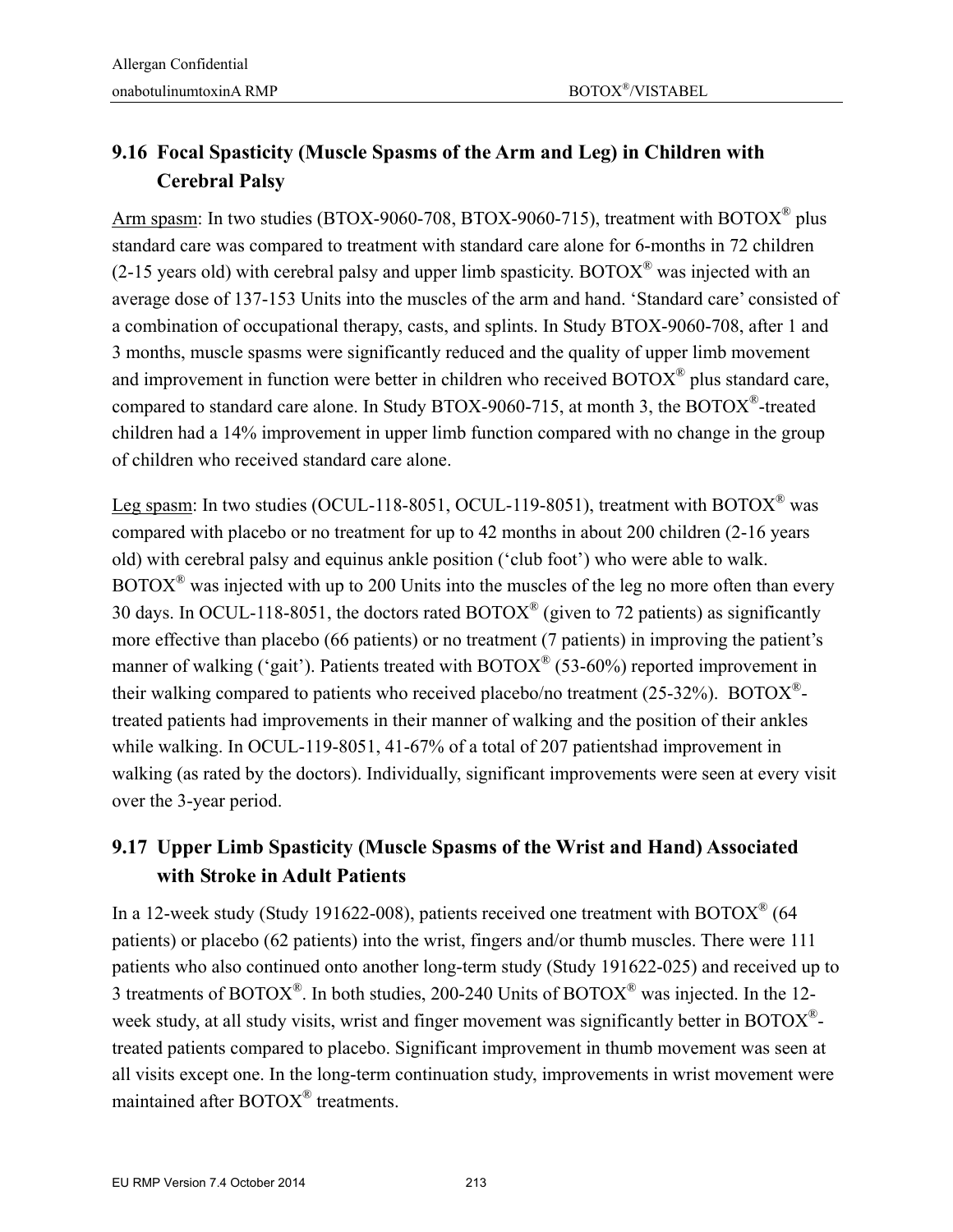In Study BTOX-133/134-8051, patients received one treatment with BOTOX<sup>®</sup> at a dose of 360 Units (21 patients), 180 Units (23 patients) or 90 Units (21 patients), or placebo (26 patients) into the elbow, wrist, and fingers. All BOTOX® doses produced improvements in wrist and elbow movement, particularly wrist movement in the group receiving 360 Units. Improvement in finger movement was best in the groups receiving 180 Units and 360 Units.

Integrated data from 8 different studies in a total of 501 patients were analyzed. In this combined ('meta') analysis, there were greater improvements in elbow and finger movement in BOTOX $^{\circ}$ treated patients compared to placebo.

## **9.18 Lower Limb Spasticity (Muscle Spasms of the Ankle) Associated with Stroke in Adult Patients**

In a 48-week study (BTX108512), 300 U (58 patients) of BOTOX<sup>®</sup> or placebo (62 patients) were injected into different calf muscles, followed up by 3 injections with 300 U of BOTOX®. Patients receiving BOTOX<sup>®</sup> showed a significant greater reduction in ankle muscle tone (improvement) compared to placebo at weeks 4, 6 and 8. In a 52-week study (AGN/HO/SPA/001-191622 [BEST]), 274 patients received up to 2 treatments of either  $\text{BOTOX}^{\circledast}$  (139 patients) or placebo (135 patients) followed by up to 4 treatments of  $\text{BOTOX}^{\circledR}$ . The dose was tailored for each patient. When analyzing the group of patients who received treatments in their 3 calf muscles, the principal active functional goal achievement as assessed by the physician was significantly higher in the BOTOX<sup>®</sup> group as compared to placebo 10 weeks after the second injection (or 24 weeks if no second injection was given). In a 28-week study (BTOX-702-8051), 85 patients received 1 treatment of either BOTOX® 200 U (28 patients), BOTOX® 300 U (28 patients) or placebo (29 patients) into their calf muscles, followed by 1 treatment of BOTOX® 200U or 300 U in the same muscles. Patients receiving 300 U of  $BOTOX^{\circ}$  showed a significant greater reduction in ankle muscle tone (improvement) compared to placebo 8 weeks after treatment. Patients receiving 200 U of BOTOX<sup>®</sup> did not show a significant improvement in muscle tone compared to placebo.

Across 8 clinical studies, BOTOX® was well tolerated in a total of 625 patients who received BOTOX® treatment in their calf muscles at an average dose of 295.5 U (range 25-800 U).

### **9.19 Hyperhidrosis (Excessive Sweating) of the Armpits**

In a 16-week Study 191622-505, 93.8% (242 patients) receiving 50 Units of BOTOX<sup>®</sup> into the skin of each armpit (100 Units total) and 35.9% (78 patients) receiving placebo had at least a 50% reduction in sweating at 4 weeks after treatment. In a 12-month study 191622-506, 207 patients from Study 191622-505 continued to receive up to three BOTOX® treatments and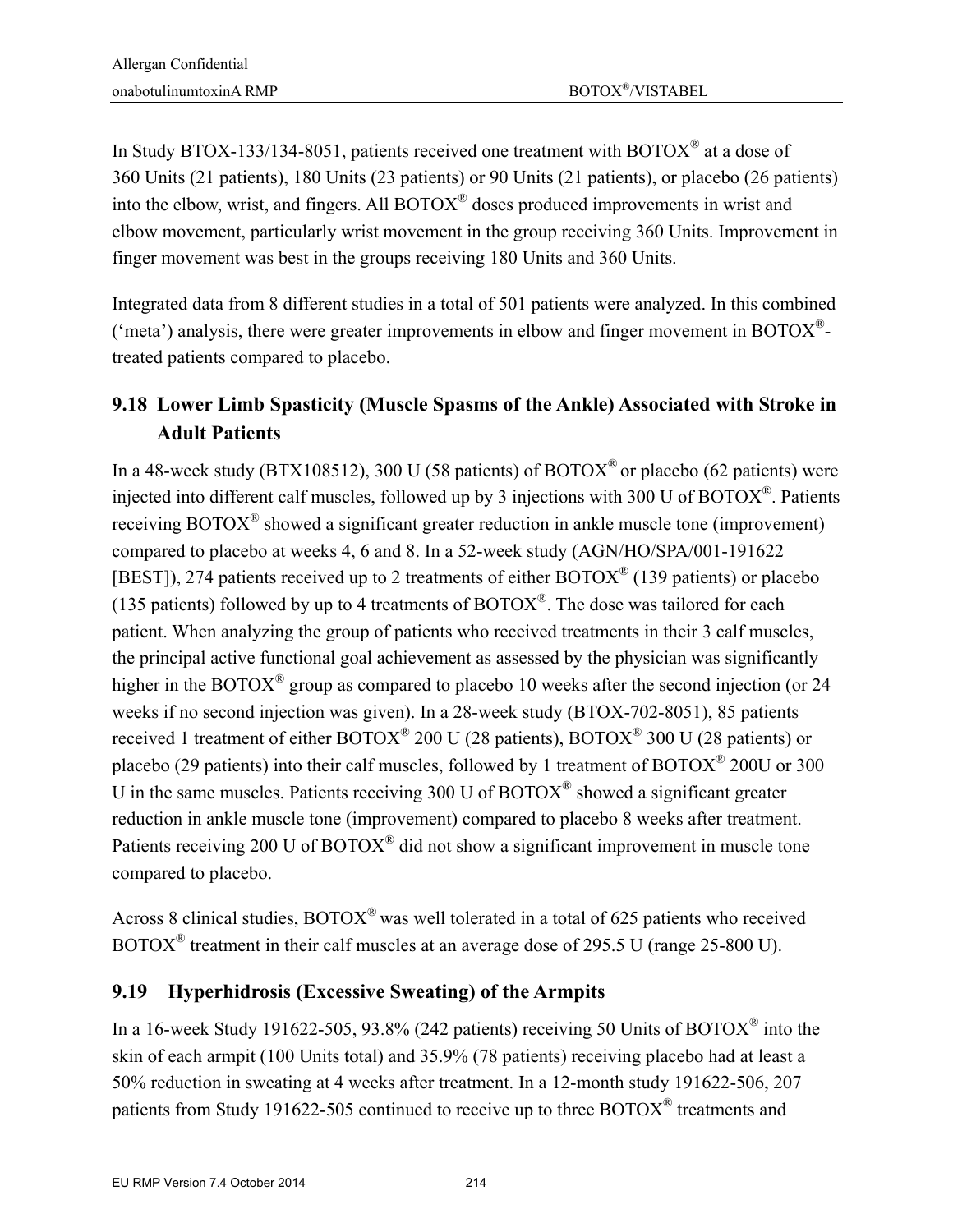improved 4 weeks after first treatment (91.8% of patients) and second treatment (88.2%). Average time between first and second treatments was 23 weeks. About 32% of patients who received BOTOX<sup>®</sup> in both studies did not require any further BOTOX<sup>®</sup> to manage their excessive armpit sweating.

In study 191622-016, patients received either 100 Units (104 patients) or 150 Units (110 patients) of BOTOX<sup>®</sup>, or placebo (108 patients) up to 6 times for up to 1 year. Response was significantly greater in patient receiving 100 Units (54.8%) and 150 Units (49.1%) of BOTOX<sup>®</sup> compared to placebo (5.6%).

In study 191622-075, 144 adolescent patients (12-17 years) received 100 Units of BOTOX<sup>®</sup> up to 6 times for up to 1 year. Response to  $\text{BOTOX}^{\circledast}$  (54.9%) was similar to results in adults. Duration of effect also suggested that patients may need only 2-3 treatments of BOTOX® per year. These adolescent patients also had improvements in quality of life and reductions in social, physical, and emotional problems resulting from their excessive sweating.

### **9.20 Neurogenic Detrusor Overactivity (Bladder Problems) Associated with Spinal Cord Injury or Multiple Sclerosis**

Two studies (191622-515 and 191622-516) were conducted in patients with spinal cord injuries or multiple sclerosis (MS) who either could not control the release of urine ('urinary incontinence') or who had to routinely catheterize to release urine, and who could not adequately manage their symptoms with approved oral drug treatments. These patients were treated with BOTOX® 200 Units (227 patients), BOTOX® 300 Units (223 patients), or placebo (241 patients), and they were followed up for 12 weeks.  $BOTOX^{\circledast}$  or placebo was injected into the bladder muscles with a needle and syringe. At 2, 6, and 12 weeks after treatment, patients in the  $BOTOX^{\circledast}$  groups had fewer episodes of the involuntary release of urine compared to the patients who received placebo. Patients who received BOTOX<sup>®</sup> also had greater improvements than placebo patients in specific bladder measurements and quality of life scores from a speciallydesigned questionnaire for patients with urinary incontinence.

### **9.21 Overactive Bladder**

Two studies (191622-095 and 191622-520) were conducted in patients with symptoms of overactive bladder (OAB) who still had symptoms of OAB or experienced side effects after taking an anticholinergic medicine. The patients were treated with either 100 Units of BOTOX<sup>®</sup> (557 patients) or placebo (548 patients) injected into the bladder detrusor muscle, and they were followed up for 12 weeks. After 12 weeks, patients could request additional treatment, and after week 12 all patients (including those who had previously received placebo) were treated with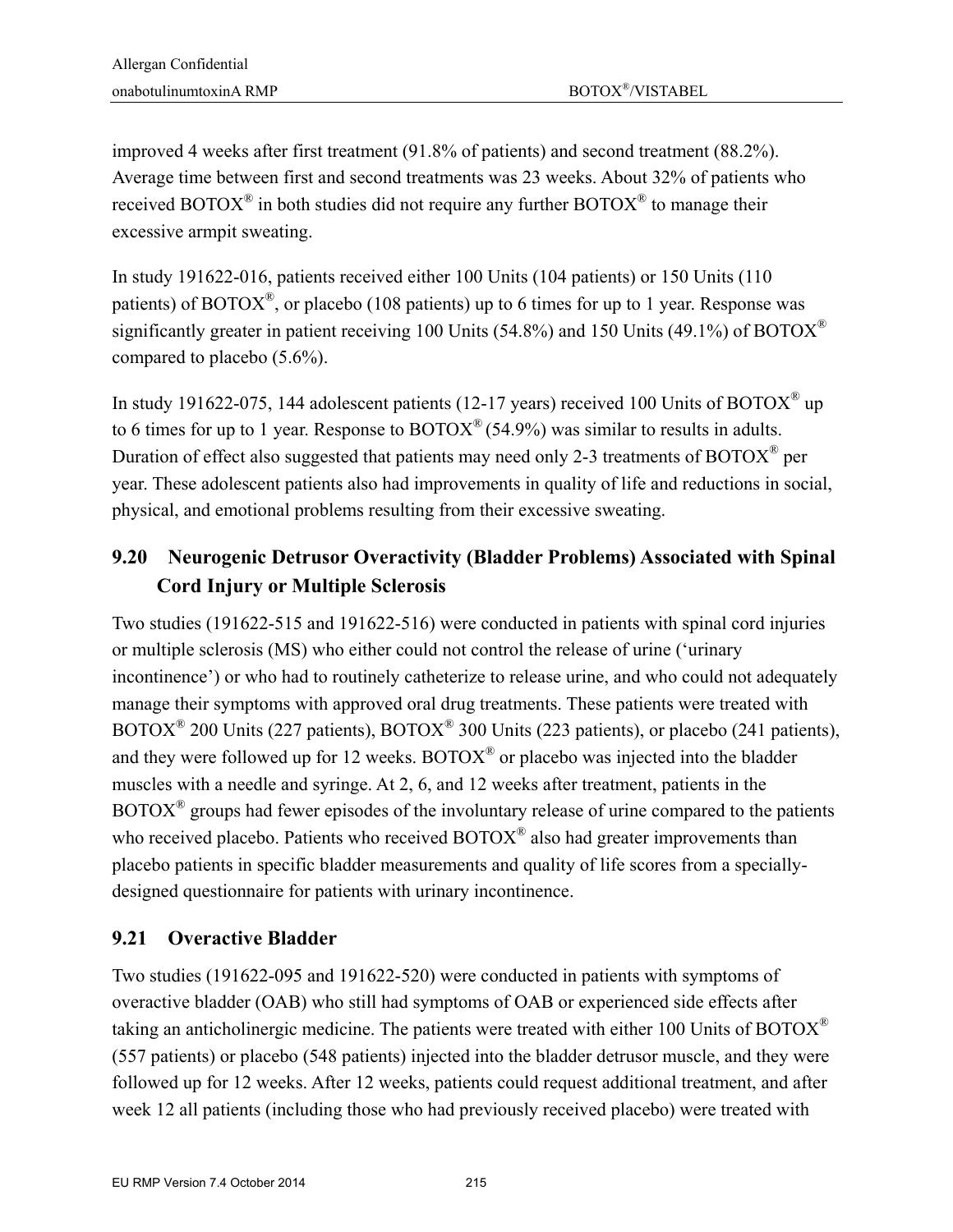100 U of BOTOX<sup>®</sup>. At 12 weeks after treatment, patients who received BOTOX<sup>®</sup>, compared to patients who received placebo, had greater reductions in daily episodes of leaking urine (51% reduction in episodes in BOTOX® patients vs. 15% in placebo patients), going to the bathroom to urinate (18% vs. 1%), urgent urination (36% vs. 9%), and leaking urine during sleep (23% vs. 4%). The BOTOX<sup>®</sup> patients also had a greater improvement in the ability of the bladder to store urine compared to the placebo patients.

## **9.22 Glabellar Lines (Vertical Lines Between the Eyebrows) and Lateral Canthal Lines (Crow's Feet Lines or Fan-Shaped Lines From the Corner of the Eyes)**

Glabellar Lines (Vertical Lines Between the Eyebrows): In two studies (191622-010, 191622- 023), patients with moderate to severe glabellar lines were treated with either 20 Units of  $BOTOX^{\circledast}$  (405 patients) or placebo (132 patients). The doctors who conducted these studies judged that the severity of glabellar lines was significantly reduced for up to 120 days in the  $BOTOX^{\circledast}$  group compared to the placebo group, and that 80% of  $BOTOX^{\circledast}$ -treated patients had responded to the treatment at 30 days after injection compared to 3% of placebo-treated patients. Also, at 30 days after treatment, 89% of BOTOX®-treated patients felt that they had moderate or better improvement of their wrinkles, compared to 7% of placebo-treated patients. After completing these studies, patients were able to enter the long-term continuation Study 191622- 018 and receive repeat BOTOX<sup>®</sup> treatments at 120-day intervals. (The patients who received placebo in the first two studies were switched to  $BOTOX^{\circledast}$  for the long-term continuation study.)

Lateral Canthal Lines (Crow's Feet Lines or Fan-Shaped Lines From the Corner of the Eyes): In two studies (191622-098, 191622-099), patients with moderate to severe crow's feet lines (CFL) were treated with either 24 Units of BOTOX<sup>®</sup> (528 patients) or placebo (529 patients). In Study 191622-099, an additional 305 patients were also treated with 44 U BOTOX® for the combined treatment of CFL and glabellar lines. After receiving 2 treatments and completing Study 191622-099, patients were able to enter the long-term continuation Study 191622-104 (The patients who received placebo in the first study were switched to BOTOX® or placebo for the long-term continuation study.). There was a statistically significant difference in the proportion of patients achieving a CFL severity rating of none or mild at maximum smile when measured by the physician and patient, favoring  $\text{BOTOX}^{\circledR}$  compared to placebo.

### **9.23 Chronic Migraine Prevention (Prophylaxis)**

In two 56-week studies (191622-079, 191622-080), a total of 1,384 adults were treated with either 155 Units to 195 Units of BOTOX<sup>®</sup> or a placebo at two treatment sessions 12 weeks apart. They could then receive 3 additional treatments of  $BOTOX^{\circledast}$  for a maximum of 5 injections. (Patients who received placebo for the first two treatments were switched to BOTOX® for the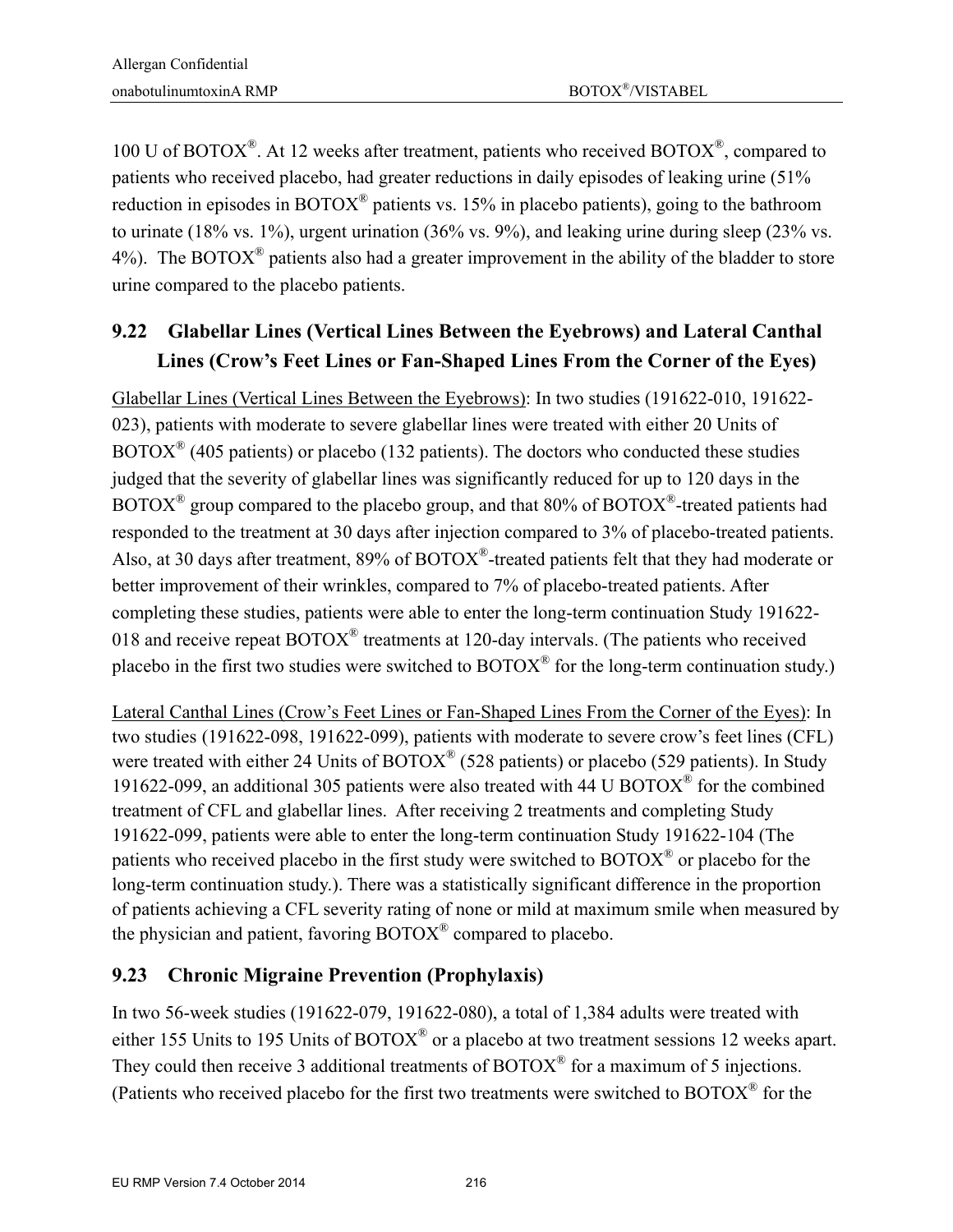remaining three treatments.) Patients were allowed to use headache treatments (such as aspirin or acetaminophen) if they experienced a sudden headache. Patients who received BOTOX® treatment had a 50% reduction in headache days, the average number of moderate/severe headache days, and the total number of hours of headache on headache days. Results of headache tests and quality of life questionnaires showed that BOTOX® had a long duration of effect, and improved patient function, vitality, psychological distress, and overall quality of life.

### **VI.2.3 Unknowns relating to treatment benefits for BOTOX®**

Not applicable

# **VI.2.4 Summary of safety concerns for BOTOX®**

| <b>Risk</b>                                                                                                                                                                                                                                                                                                                                                   | What is known                                                                                                                                                                                                                                                                                                                                                                                                                                                                                                                                                                                  | Preventability                                                                                                                                                                                                                                                                                                                                                                                                                                                                                                                                                              |  |
|---------------------------------------------------------------------------------------------------------------------------------------------------------------------------------------------------------------------------------------------------------------------------------------------------------------------------------------------------------------|------------------------------------------------------------------------------------------------------------------------------------------------------------------------------------------------------------------------------------------------------------------------------------------------------------------------------------------------------------------------------------------------------------------------------------------------------------------------------------------------------------------------------------------------------------------------------------------------|-----------------------------------------------------------------------------------------------------------------------------------------------------------------------------------------------------------------------------------------------------------------------------------------------------------------------------------------------------------------------------------------------------------------------------------------------------------------------------------------------------------------------------------------------------------------------------|--|
|                                                                                                                                                                                                                                                                                                                                                               | <b>All Indications</b>                                                                                                                                                                                                                                                                                                                                                                                                                                                                                                                                                                         |                                                                                                                                                                                                                                                                                                                                                                                                                                                                                                                                                                             |  |
| Allergic reactions<br>(Hypersensitivity reactions)                                                                                                                                                                                                                                                                                                            | Allergic reactions have been rarely<br>reported. Symptoms usually occur<br>with a short time after injection,<br>and can range from mild reactions<br>such as hives to more serious<br>reactions such as swelling of the<br>face or throat, wheezing, feeling<br>faint, shortness of breath, or severe<br>skin problems. In some cases the<br>more severe reactions can be life-<br>threatening. There has been one<br>report of death from 'anaphylaxis'<br>(an extreme allergic reaction); it is<br>unknown if this patient had the<br>reaction to BOTOX®, lidocaine, or<br>some other drug. | Yes. The doctor's prescribing<br>information for BOTOX <sup>®</sup> states that it<br>should not be used in patients allergic<br>(hypersensitive) to botulinum toxin type<br>A or the inactive ingredients of<br>$\text{BOTOX}^{\circledast}$ (human albumin and sodium<br>chloride). Also, it is generally recognized<br>that patients who have a history of<br>asthma, hives, or allergies to other<br>medications are at greater risk of having<br>allergic reactions to medicines.                                                                                      |  |
| Patients who suffer from diseases<br>of the nervous system that affect<br>the muscles, such as myasthenia<br>gravis (MG), Lambert-Eaton<br>syndrome, amyotrophic lateral<br>sclerosis (Lou Gehrig's disease), or<br>motor neuropathy (in which the<br>muscles don't work correctly<br>because of nerve problems)<br>(Pre-existing neuromuscular<br>disorders) | There have been a small number of<br>reports in the medical literature<br>that patients with pre-existing<br>neuromuscular disorders may have<br>more severe side effects, especially<br>difficulty in swallowing<br>(dysphagia) and problems<br>breathing.                                                                                                                                                                                                                                                                                                                                    | Yes. The doctor's prescribing<br>information for BOTOX <sup>®</sup> warns of the<br>possibility of more severe side effects in<br>patients with pre-existing neuromuscular<br>disorders, and recommends extreme<br>caution when using $\text{BOTOX}^{\circledast}$ in these<br>patients. It is possible that the risk of<br>severe side effects can be reduced by<br>using the lowest dose possible, and, in<br>some cases, by more accurately injecting<br>the muscles by using a medical<br>instrument called an 'electromyograph'<br>that helps to guide the injections. |  |
| Becoming resistant to the                                                                                                                                                                                                                                                                                                                                     | If BOTOX <sup>®</sup> is given too often or                                                                                                                                                                                                                                                                                                                                                                                                                                                                                                                                                    | Yes. The doctor's prescribing                                                                                                                                                                                                                                                                                                                                                                                                                                                                                                                                               |  |

#### **Table 9–51 Important Identified Risks for BOTOX®**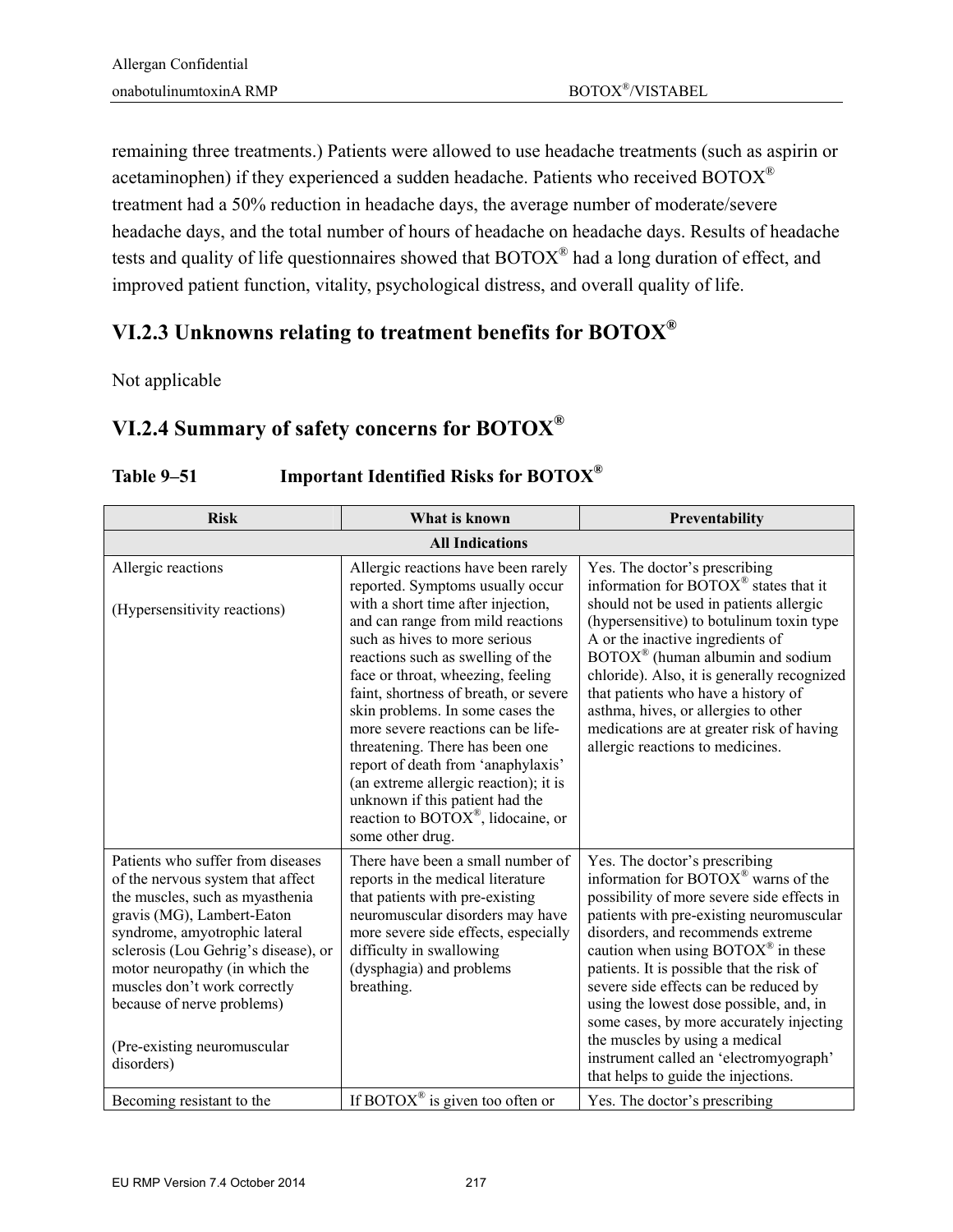| <b>Risk</b>                                                                                                                                                                                                         | What is known                                                                                                                                                                                                                                                                                                                                                                                                                                                                                                                                                                                                                                                                                                                                          | Preventability                                                                                                                                                                                                                                                                                         |
|---------------------------------------------------------------------------------------------------------------------------------------------------------------------------------------------------------------------|--------------------------------------------------------------------------------------------------------------------------------------------------------------------------------------------------------------------------------------------------------------------------------------------------------------------------------------------------------------------------------------------------------------------------------------------------------------------------------------------------------------------------------------------------------------------------------------------------------------------------------------------------------------------------------------------------------------------------------------------------------|--------------------------------------------------------------------------------------------------------------------------------------------------------------------------------------------------------------------------------------------------------------------------------------------------------|
| beneficial effects of BOTOX®<br>(Immunogenicity, drug resistance<br>and antibody formation)                                                                                                                         | the dose is too high, the body can<br>produce substances called<br>'antibodies' which can reduce the<br>beneficial effects of BOTOX®.<br>However, it is still possible to have<br>side effects even though the<br>beneficial effects are reduced.                                                                                                                                                                                                                                                                                                                                                                                                                                                                                                      | information for BOTOX® recommends<br>that doctors use the lowest doses<br>possible as infrequently as possible.                                                                                                                                                                                        |
| Spread of BOTOX® far away from<br>the site of injection<br>(Distant spread of toxin)                                                                                                                                | Side effects in areas of the body far<br>away from the site $(s)$ of injection<br>have been reported very rarely and<br>include reactions such as muscle<br>weakness, constipation, being<br>unable to urinate, difficulty in<br>swallowing, and food or drink<br>accidentally going into the lungs<br>(via the windpipe) instead of the<br>stomach, which in some cases may<br>lead to pneumonia. Patients are at a<br>greater risk of this side effect if<br>they are treated with higher than<br>recommended doses.                                                                                                                                                                                                                                 | Yes. The doctor's prescribing<br>information for BOTOX® recommends<br>that doctors use the lowest doses<br>possible, and, in some cases, suggests the<br>use of a medical instrument called an<br>'electromyograph' that helps to guide the<br>injections so that they can be made more<br>accurately. |
|                                                                                                                                                                                                                     | <b>Neurology (or Nervous system disorders) Indications</b>                                                                                                                                                                                                                                                                                                                                                                                                                                                                                                                                                                                                                                                                                             |                                                                                                                                                                                                                                                                                                        |
| Difficulty swallowing (dysphagia)<br>in patients treated for cervical<br>dystonia (abnormal movements of<br>the neck/head) or chronic migraine<br>(Dysphagia in cervical dystonia<br>and chronic migraine patients) | Difficulty swallowing (dysphagia)<br>is a very common side effect in<br>patients who receive injections in<br>the muscles of the shoulder and<br>neck. It can cause the patient to<br>refuse to eat or drink, and in some<br>cases the patient has to be fed<br>through a tube until it resolves. It<br>can also lead to more severe<br>conditions such as pneumonia<br>from food or drink going into the<br>lungs (via the windpipe) rather<br>than the stomach. Patients with a<br>greater risk of dysphagia are those<br>who already have a disease that<br>can cause dysphagia, patients with<br>smaller neck muscles, patients who<br>receive injections on both sides of<br>the neck, and patients who receive<br>higher than recommended doses. | Yes. The doctor's prescribing<br>information for BOTOX® recommends<br>that doctors use the lowest doses<br>possible and reminds them of the<br>established recommended maximum<br>doses.                                                                                                               |
| Worsening of migraine/headache<br>in patients treated for chronic<br>migraine<br>(Worsening or intractable                                                                                                          | Moderate to severe headaches and<br>migraines are common side effects<br>of treatment for chronic migraine.<br>Periodic headaches and migraines<br>are also part of the natural course                                                                                                                                                                                                                                                                                                                                                                                                                                                                                                                                                                 | No.                                                                                                                                                                                                                                                                                                    |
| migraine/headache in chronic<br>migraine treatment)                                                                                                                                                                 | of chronic migraine. They can also<br>occur if patients overuse over-the-<br>counter pain relievers.<br><b>Urinary Bladder Disorder Indications</b>                                                                                                                                                                                                                                                                                                                                                                                                                                                                                                                                                                                                    |                                                                                                                                                                                                                                                                                                        |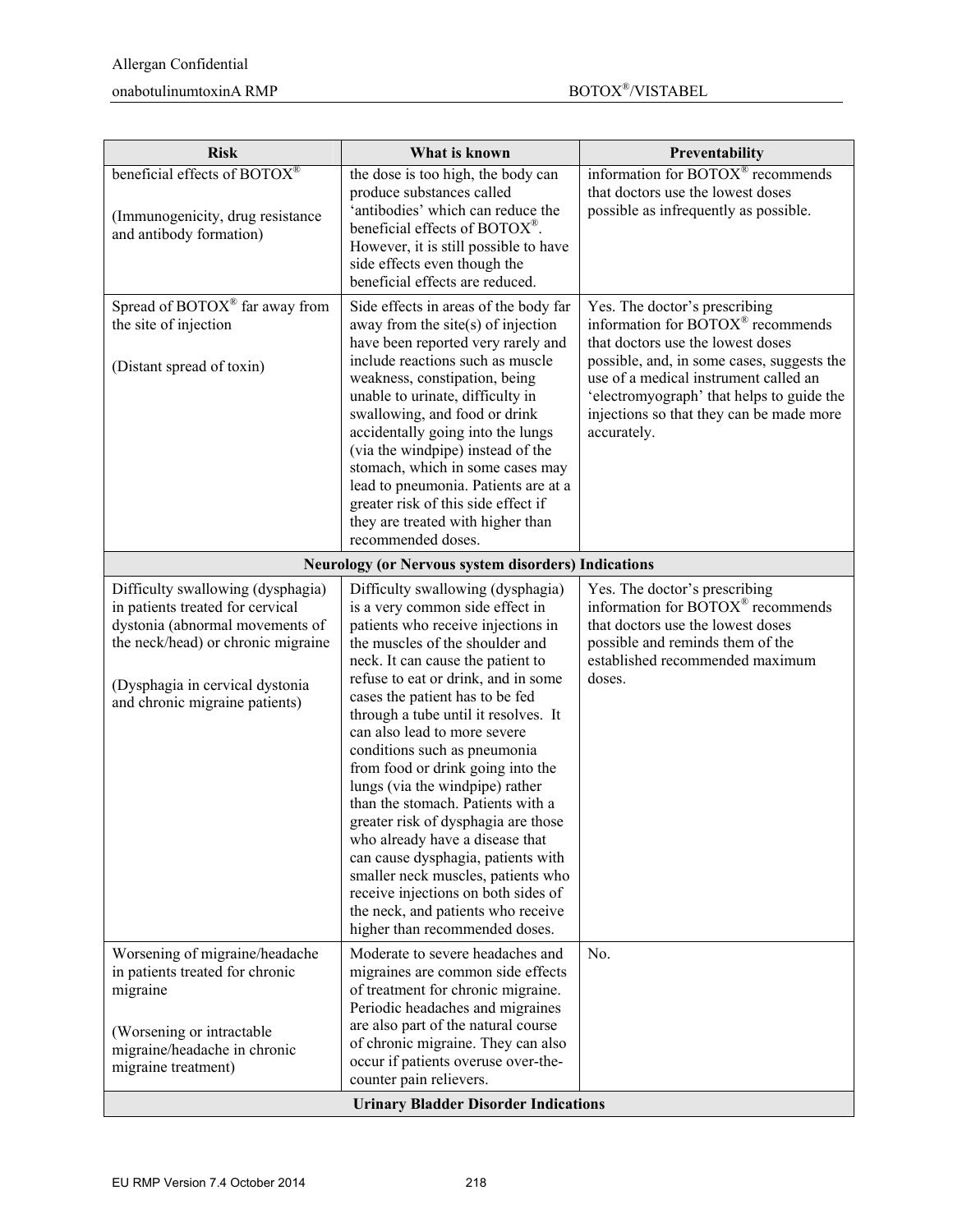#### $\mbox{nonabotulinumtoxinA}~\mbox{RMP}~~\mbox{nonabotulinumtoxinA}~\mbox{RMP}~~\mbox{nonabotulinumtoxinA}~\mbox{RMP}~~\mbox{nonabotulinumtoxinA}~\mbox{RMP}~~\mbox{nonabotulinumtovinA}~\mbox{RMP}~~\mbox{nonabotulinumtovinA}~\mbox{RMP}~~\mbox{nonabotulinumtovinA}~\mbox{RMP}~~\mbox{nonabotulinumtovinA}~\mbox{RMP}~~\mbox{nonabotulinumtovinA}~\mbox{RMP}~~\mbox{nonabotulinumtovinA}~\mbox{RMP}~~$

| <b>Risk</b>                                                                                                                                                                                                                                                                                                                                                                                                                                                          | What is known                                                                                                                                                                                                                                                                                                                                                                                                                                                                                                                                                                                                                | Preventability                                                                                                                                                                                                                                                                                                                                                                                                                                                                                                                                                                                                                                              |
|----------------------------------------------------------------------------------------------------------------------------------------------------------------------------------------------------------------------------------------------------------------------------------------------------------------------------------------------------------------------------------------------------------------------------------------------------------------------|------------------------------------------------------------------------------------------------------------------------------------------------------------------------------------------------------------------------------------------------------------------------------------------------------------------------------------------------------------------------------------------------------------------------------------------------------------------------------------------------------------------------------------------------------------------------------------------------------------------------------|-------------------------------------------------------------------------------------------------------------------------------------------------------------------------------------------------------------------------------------------------------------------------------------------------------------------------------------------------------------------------------------------------------------------------------------------------------------------------------------------------------------------------------------------------------------------------------------------------------------------------------------------------------------|
| Urinary tract infection (UTI) in<br>patients who receive injections in<br>the bladder wall to stop the<br>involuntary leakage of urine<br>('urinary incontinence') due to an<br>overactive or 'neurogenic' bladder<br>('neurogenic' means due to a<br>nervous system disease or disorder<br>such as myasthenia gravis or spinal<br>cord injury)<br>(Urinary tract infection in patients<br>with bladder disorders with urinary<br>incontinence)                      | In clinical trials that studied<br>$\text{BOTOX}^{\circledR}$ for the treatment of<br>urinary incontinence, more<br>BOTOX <sup>®</sup> patients than placebo<br>patients had UTIs. Mild to<br>moderate UTIs (mainly bladder<br>infections) were more common<br>than severe UTIs (infections of the<br>kidney). Patients who had inability<br>to empty the bladder ('urinary<br>retention') and had to use a<br>catheter to empty the bladder were<br>more prone to develop UTIs.                                                                                                                                             | Yes. The doctor's prescribing<br>information recommends that patients<br>should not be treated with $\text{BOTOX}^{\circledast}$ if<br>they have a UTI at time of treatment. It<br>also states that patients should receive<br>antibiotics for 1-3 days before treatment,<br>on the day of treatment, and for 1-3 days<br>after treatment.                                                                                                                                                                                                                                                                                                                  |
| Inability to empty the bladder<br>('urinary retention') in patients<br>who receive injections in the<br>bladder wall to stop the<br>involuntary leakage of urine<br>('urinary incontinence') due to an<br>overactive or 'neurogenic' bladder<br>('neurogenic' means due to a<br>nervous system disease or disorder<br>such as multiple sclerosis or spinal<br>cord injury)<br>(Urinary retention in patients with<br>bladder disorders with urinary<br>incontinence) | In clinical trials that studied<br>BOTOX® for the treatment of<br>urinary incontinence, more<br>$\overline{BOTOX}^{\otimes}$ patients than placebo<br>patients had urinary retention. Mild<br>to moderate urinary retention was<br>more common than severe urinary<br>retention. A common treatment is<br>for the patient to use a catheter to<br>empty the bladder. Patients who<br>are unable to completely empty the<br>bladder naturally, and especially<br>those who first start catheterizing<br>the bladder to empty it, are prone<br>to develop urinary tract infections<br>(UTIs, primarily bladder<br>infections). | Yes. The doctor's prescribing<br>information recommends that patients<br>should not be treated with BOTOX® if<br>they are retaining urine but not routinely<br>using a catheter to empty the bladder. If<br>$\text{BOTOX}^{\circledast}$ is used to treat urinary<br>incontinence in patients who are not<br>using a catheter to empty the bladder, it<br>is recommended that the patient<br>periodically visit the doctor (starting at 2)<br>weeks after treatment and up to 12 weeks<br>after treatment) to have a measurement<br>of the amount of urine retained in the<br>bladder to determine if the patient needs<br>to start/adjust catheterization. |
| <b>Upper Facial Lines Indications</b>                                                                                                                                                                                                                                                                                                                                                                                                                                |                                                                                                                                                                                                                                                                                                                                                                                                                                                                                                                                                                                                                              |                                                                                                                                                                                                                                                                                                                                                                                                                                                                                                                                                                                                                                                             |
| Drooping of the eyelid following<br>injections to the vertical lines<br>between the eyebrows seen at<br>maximum frown or to the fan-<br>shaped lines from the corner of the<br>eyes seen at maximum smile when<br>treated alone or at the same time as<br>vertical lines between the<br>eyebrows seen at maximum frown<br>(Eyelid ptosis in approved upper<br>facial lines indications)                                                                              | Drooping of the eyelid, which may<br>be technique-related, is consistent<br>with the local muscle relaxant<br>action of VISTABEL                                                                                                                                                                                                                                                                                                                                                                                                                                                                                             | Yes. The doctor's prescribing<br>information provides administration<br>instructions to reduce the risk of<br>drooping of the eyelid.                                                                                                                                                                                                                                                                                                                                                                                                                                                                                                                       |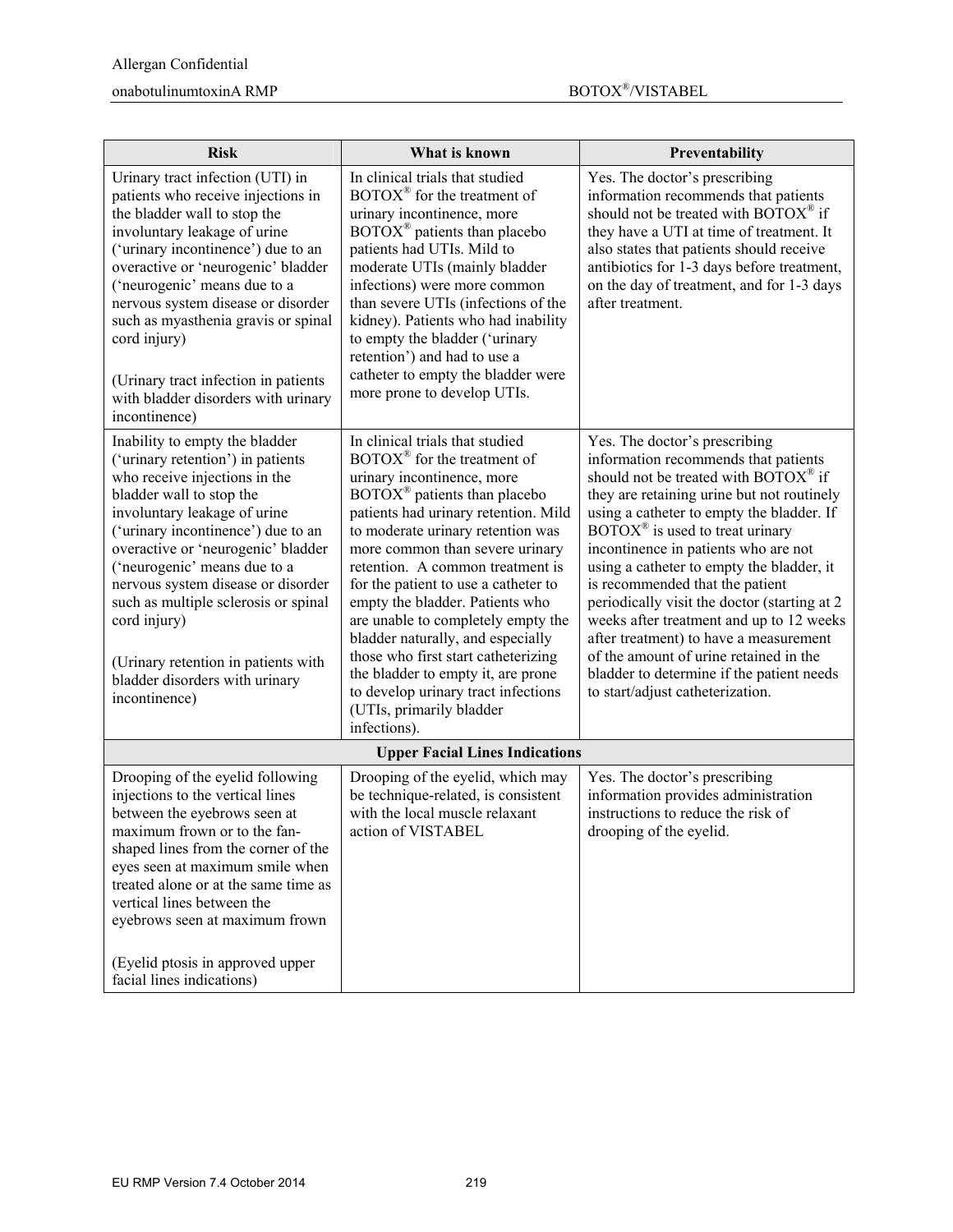# **Table 9–52 Important Potential Risks for BOTOX®**

| <b>Risk</b>                                                                                                                                                                                                                                                                                                                                                            | <b>What is Known</b>                                                                                                                                                                                                                                                                                                                                                                                                                                                                                                                                                                                                                                                                                                                                                            |  |
|------------------------------------------------------------------------------------------------------------------------------------------------------------------------------------------------------------------------------------------------------------------------------------------------------------------------------------------------------------------------|---------------------------------------------------------------------------------------------------------------------------------------------------------------------------------------------------------------------------------------------------------------------------------------------------------------------------------------------------------------------------------------------------------------------------------------------------------------------------------------------------------------------------------------------------------------------------------------------------------------------------------------------------------------------------------------------------------------------------------------------------------------------------------|--|
|                                                                                                                                                                                                                                                                                                                                                                        | <b>All Indications</b>                                                                                                                                                                                                                                                                                                                                                                                                                                                                                                                                                                                                                                                                                                                                                          |  |
| Guillain-Barré syndrome (GBS)                                                                                                                                                                                                                                                                                                                                          | Guillain-Barré Syndrome (GBS) is a disorder in which the body's<br>immune system attacks part of the peripheral nervous system.<br>Symptoms of this disorder include varying degrees of weakness or<br>tingling sensations of the legs, arms and/or body.<br>Cases of GBS following the use of $BOTOX^{\circledast}$ have only been<br>reported sporadically. There is currently no evidence to suggest an<br>increased risk of experiencing GBS following the use of $BOTOX^{\circledast}$                                                                                                                                                                                                                                                                                     |  |
| Worsening of multiple sclerosis (MS) in<br>patients who receive injections in the<br>bladder wall to stop the involuntary leakage<br>of urine ('urinary incontinence') due to a<br>'neurogenic' bladder ('neurogenic' means<br>due to a nervous system disease or disorder<br>such as myasthenia gravis or spinal cord<br>injury)<br>(Multiple sclerosis exacerbation) | A natural feature of any disease is that the patient may at times<br>experience worsening of the disease itself, and this is also true for<br>MS. True worsening of MS is an unpredictable event and mostly<br>occurs without warning. Based on how BOTOX <sup>®</sup> works, it is<br>unlikely that $\text{BOTOX}^{\circledast}$ alone can cause a patient's MS to worsen.<br>However, patients with MS may also experience what is called<br>'pseudo-exacerbation' (or 'fake' worsening) caused by infection,<br>heat, or stress. Since the patients with MS who are being treated with<br>$\text{BOTOX}^{\circledast}$ are at a higher risk of developing urinary tract infections<br>(UTIs), there is a potential for the UTIs to trigger 'pseudo-<br>exacerbations' of MS. |  |
| Potential medication error, overdose from<br>misuse of 200 U vial (in those countries<br>where the $200$ U vial is available)                                                                                                                                                                                                                                          | BOTOX <sup>®</sup> is packaged in vials (small glass containers) of different<br>sizes (a 50 U vial, a 100 Unit vial, and a 200 Unit vial). It is possible<br>that a doctor could accidentally overdose a patient by taking the<br>$\text{BOTOX}^{\circledR}$ from a 200 Unit vial instead of one of the smaller ones.                                                                                                                                                                                                                                                                                                                                                                                                                                                          |  |
| Interaction with medicines that may cause<br>an excessive effect of BOTOX®<br>(Interaction with other neuromuscular<br>junction-acting agents)                                                                                                                                                                                                                         | If certain medicines, such as antibiotics (used to treat infections),<br>medicines that affect the nervous system, or medicines that relax<br>muscles are used at the same time as $BOTOX^{\circledast}$ , they may potentially<br>cause excessive effects of BOTOX®, such as excessive muscle<br>weakness.                                                                                                                                                                                                                                                                                                                                                                                                                                                                     |  |
| Interaction with a medicine containing<br>botulinum toxin (the active substance of<br>$\text{BOTOX}^{\circledast}$ ) at the same time or within<br>several months<br>(Interaction with different botulinum toxin                                                                                                                                                       | There are several medicines from companies other than Allergan that<br>also contain botulinum toxin as the active ingredient. The other<br>botulinum toxin products have similar effects as $BOTOX^{\circledast}$ , so if they<br>are too soon together a patient could potentially experience an<br>excessive effect of BOTOX®, such as excessive muscle weakness.                                                                                                                                                                                                                                                                                                                                                                                                             |  |
| serotypes at the same time or within several<br>months)                                                                                                                                                                                                                                                                                                                |                                                                                                                                                                                                                                                                                                                                                                                                                                                                                                                                                                                                                                                                                                                                                                                 |  |
| <b>Urinary Bladder Disorder Indications</b>                                                                                                                                                                                                                                                                                                                            |                                                                                                                                                                                                                                                                                                                                                                                                                                                                                                                                                                                                                                                                                                                                                                                 |  |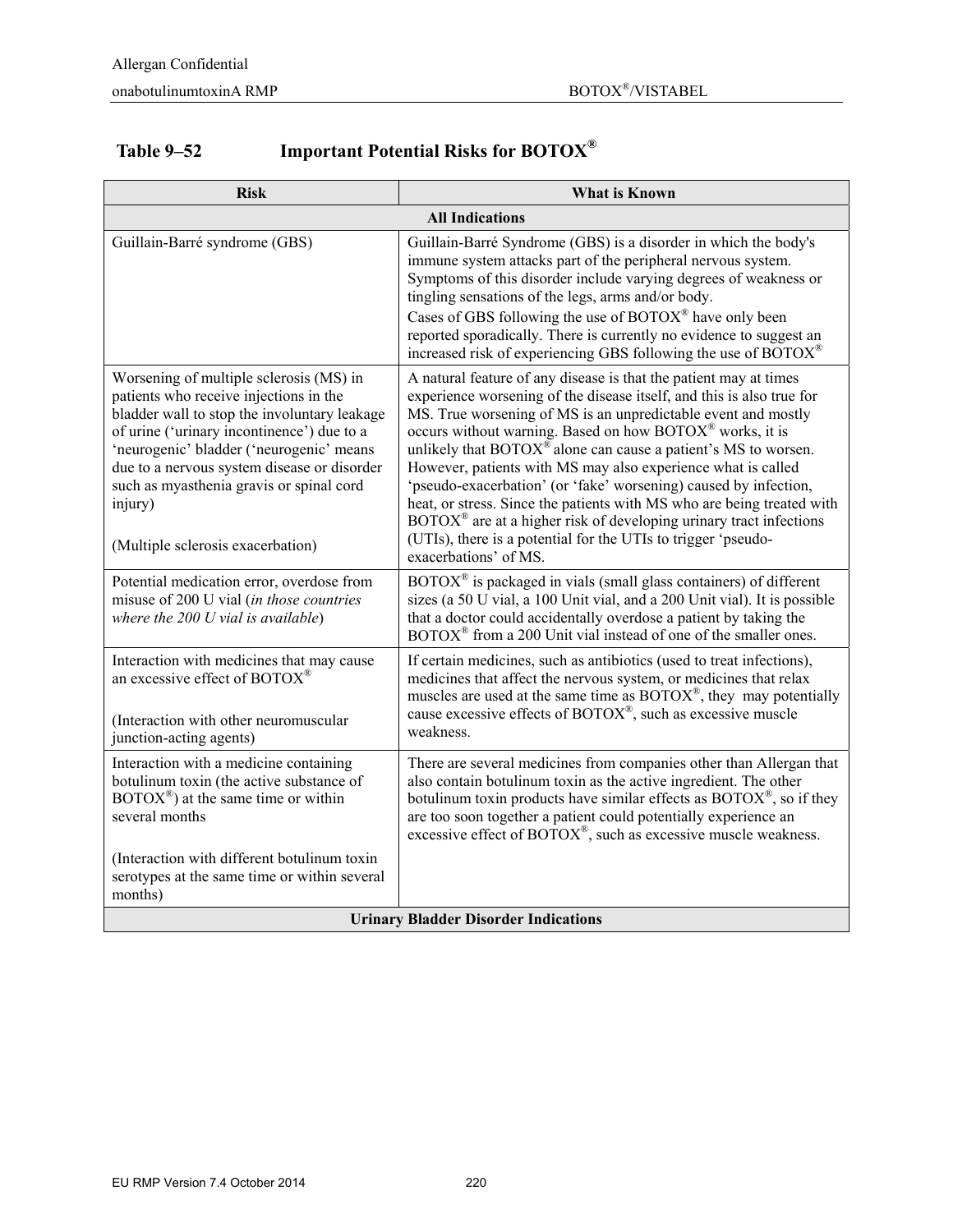### $\mbox{nonabotulinumtoxinA}~\mbox{RMP}~~\mbox{nonabotulinumtoxinA}~\mbox{RMP}~~\mbox{nonabotulinumtoxinA}~\mbox{RMP}~~\mbox{nonabotulinumtoxinA}~\mbox{RMP}~~\mbox{nonabotulinumtovinA}~\mbox{RMP}~~\mbox{nonabotulinumtovinA}~\mbox{RMP}~~\mbox{nonabotulinumtovinA}~\mbox{RMP}~~\mbox{nonabotulinumtovinA}~\mbox{RMP}~~\mbox{nonabotulinumtovinA}~\mbox{RMP}~~\mbox{nonabotulinumtovinA}~\mbox{RMP}~~$

| <b>Risk</b>                                                                                                                       | What is Known                                                                                                                                                                                                                |  |  |
|-----------------------------------------------------------------------------------------------------------------------------------|------------------------------------------------------------------------------------------------------------------------------------------------------------------------------------------------------------------------------|--|--|
| Kidney infection ('pyelonephritis') in<br>patients who receive injections in the                                                  | It is possible for infections in the bladder to worsen and travel from<br>the bladder to other parts of the urinary tract, especially the kidney.                                                                            |  |  |
| bladder wall to stop the involuntary leakage<br>of urine ('urinary incontinence') due to an<br>overactive or 'neurogenic' bladder | Pyelonephritis rarely occurred in the clinical trials that studied<br>$\text{BOTOX}^{\circledast}$ for the treatment of urinary incontinence. Severe<br>pyelonephritis was seen only in the neurogenic detrusor overactivity |  |  |
| ('neurogenic' means due to a nervous                                                                                              | (NDO) trials.                                                                                                                                                                                                                |  |  |
| system disease or disorder such as<br>myasthenia gravis or spinal cord injury)                                                    | In the NDO trials, the number of pyelonephritis reports was similar<br>between $\text{BOTOX}^{\circledast}$ and placebo patients.                                                                                            |  |  |
| (Pyelonephritis in patients with bladder)<br>disorders with urinary incontinence)                                                 | In the overactive bladder (OAB) trials, moderate pyelonephritis was<br>reported from one patient in the $\text{BOTOX}^{\circledast}$ group and none from the<br>placebo group.                                               |  |  |
| <b>Neurology (or Nervous system disorder) Indications</b>                                                                         |                                                                                                                                                                                                                              |  |  |
| Falls in adult patients with persistent muscle<br>spasms of the ankle who have suffered a<br>stroke                               | For patients who may be more likely to fall, your doctor will judge if<br>this treatment is suitable.                                                                                                                        |  |  |
| (Falls in post-stroke patients with focal<br>spasticity of the ankle)                                                             |                                                                                                                                                                                                                              |  |  |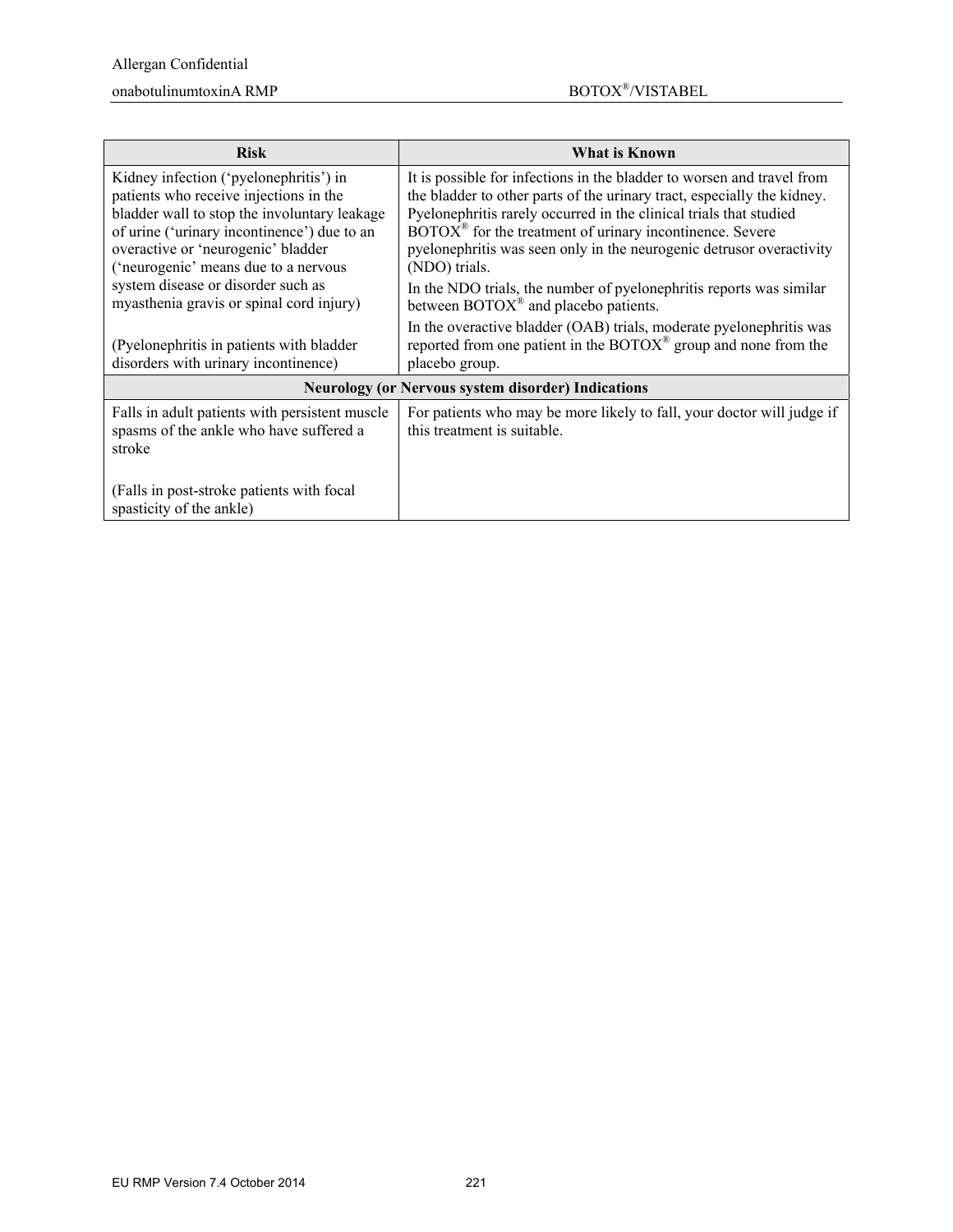| <b>Table 9–53</b> | Missing Information for BOTOX <sup>®</sup> |  |
|-------------------|--------------------------------------------|--|
|                   |                                            |  |

| <b>Risk</b>                                                                                                                                                                                                                                         | What is known                                                                                                                                                                                                                                                                                                                                                                                                                                                                                                                              |  |  |
|-----------------------------------------------------------------------------------------------------------------------------------------------------------------------------------------------------------------------------------------------------|--------------------------------------------------------------------------------------------------------------------------------------------------------------------------------------------------------------------------------------------------------------------------------------------------------------------------------------------------------------------------------------------------------------------------------------------------------------------------------------------------------------------------------------------|--|--|
|                                                                                                                                                                                                                                                     | <b>All Indications</b>                                                                                                                                                                                                                                                                                                                                                                                                                                                                                                                     |  |  |
| Pregnancy                                                                                                                                                                                                                                           | The effects of $BOTOX^{\circledast}$ on the fetus during pregnancy have not been<br>studied in clinical trials. However, any report of BOTOX <sup>®</sup> use during<br>pregnancy is closely monitored. To date, no association has been<br>observed between $BOTOX^{\circledast}$ and adverse pregnancy events, birth defects,<br>or spontaneous abortions. The doctor's prescribing information<br>recommends that BOTOX <sup>®</sup> should not be used in pregnancy women<br>unless clearly necessary.                                 |  |  |
| <b>Breast</b> feeding<br>(Lactation)                                                                                                                                                                                                                | The effects of $\mathrm{BOTOX}^{\circledast}$ on babies who are nursing has not been studied<br>in clinical trials, and it is unknown if BOTOX® can be found in human<br>milk. However, any report of BOTOX® use during breast feeding is<br>closely monitored. To date, no association has been observed between<br>$\text{BOTOX}^{\circledast}$ and adverse events in babies who are breast feeding. The<br>doctor's prescribing information recommends that BOTOX <sup>®</sup> should<br>never be used in women who are breast feeding. |  |  |
|                                                                                                                                                                                                                                                     | <b>Urinary Bladder Disorder Indications</b>                                                                                                                                                                                                                                                                                                                                                                                                                                                                                                |  |  |
| Long-term use in male patients who<br>receive injections in the bladder wall to<br>stop the involuntary leakage of urine<br>('urinary incontinence') due to an<br>overactive bladder<br>(Long-term use in male patients with<br>overactive bladder) | The clinical studies of $BOTOX^{\circledast}$ for the treatment of urinary incontinence<br>due to an overactive bladder did not include enough male patients to<br>determine if they respond differently to $BOTOX^{\mathcal{D}}$ than female patients, or<br>if they have side effects particular to males only.                                                                                                                                                                                                                          |  |  |
| <b>Neurology (or Nervous system disorder) Indications</b>                                                                                                                                                                                           |                                                                                                                                                                                                                                                                                                                                                                                                                                                                                                                                            |  |  |
| Use in patients who receive injections                                                                                                                                                                                                              | The clinical studies of BOTOX® for the treatment of chronic migraine                                                                                                                                                                                                                                                                                                                                                                                                                                                                       |  |  |
| for the headache due to medication<br>overuse                                                                                                                                                                                                       | did not study patients who received BOTOX® for the treatment of<br>headache due to medication overuse.                                                                                                                                                                                                                                                                                                                                                                                                                                     |  |  |
| (Use in patients with medication<br>overuse headache [secondary headache<br>disorder])                                                                                                                                                              |                                                                                                                                                                                                                                                                                                                                                                                                                                                                                                                                            |  |  |

# **VI.2.5 Summary of additional risk minimization measures by safety concern for BOTOX®**

Additional risk minimization measures are in place for the identified risks of hypersensitivity reactions, distant spread of toxin, dysphagia in cervical dystonia and chronic migraine, urinary tract infection and urinary retention in NDO and OAB treatment, for the potential risk of overdose from the misuse of a 200 Unit vial, and for missing information concerning pregnancy and lactation.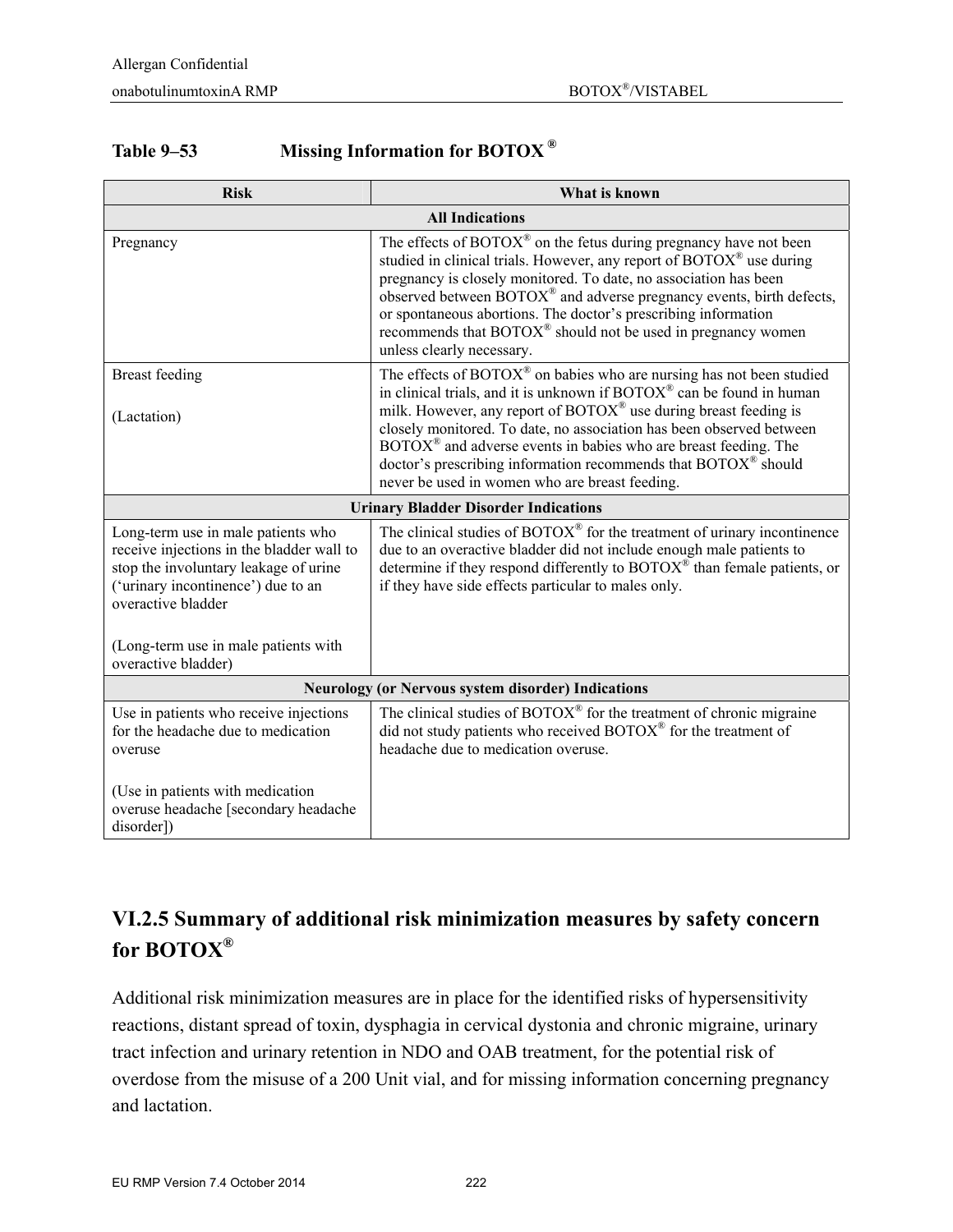#### **Table 9–54 Allergic Reaction (Hypersensitivity)**

| <b>Risk minimization measure: Patient Education</b>                     |                                                                                                                                                                                                                                                                                                                                                                                  |  |
|-------------------------------------------------------------------------|----------------------------------------------------------------------------------------------------------------------------------------------------------------------------------------------------------------------------------------------------------------------------------------------------------------------------------------------------------------------------------|--|
| Objective and rationale                                                 | To educate patients about the risk of a severe allergic reaction following treatment<br>with $\text{BOTOX}^{\circledR}$                                                                                                                                                                                                                                                          |  |
| Summary description of main<br>additional risk minimization<br>measures | Patient educational materials (given to patients by their doctors) provide<br>information regarding $BOTOX^{\circledast}$ treatment, including possible side effects, and to<br>contact your doctor immediately should you experience a severe allergic reaction<br>(hives, swelling including swelling of the face/throat, wheezing, feeling faint and<br>shortness of breath). |  |

### **Table 9–55 Spread of BOTOX® Far Away From the Site of Injection (Distant Spread of Toxin)**

| Risk minimization measure: Healthcare Professional (HCP) and Patient Education |                                                                                                                                                                                                                                                                                                                                                                                                                                                                       |  |
|--------------------------------------------------------------------------------|-----------------------------------------------------------------------------------------------------------------------------------------------------------------------------------------------------------------------------------------------------------------------------------------------------------------------------------------------------------------------------------------------------------------------------------------------------------------------|--|
| Objective and rationale                                                        | To educate HCPs and patients about the risk of distant spread of toxin, and the<br>appropriate management of this risk to minimize its occurrence and its severity                                                                                                                                                                                                                                                                                                    |  |
| Summary description of main<br>additional risk minimization<br>measures        | Patient educational materials (given to patients by their doctors) explain the<br>$\bullet$<br>possible side effects of $BOTOX^*$ treatment, including the side effects involved<br>in the distant spread of toxin.                                                                                                                                                                                                                                                   |  |
|                                                                                | The Patient Informed Consent (PIC) template for BOTOX® clinical studies<br>$\bullet$<br>includes an explanation of distant spread of toxin. This wording is included in<br>all PICs for all Allergan-sponsored BOTOX® clinical studies. All subjects<br>participating in Allergan-sponsored clinical studies are required to indicate<br>their understanding of this document by signature before starting the study,<br>and they are given a copy of it to refer to. |  |
|                                                                                | European doctors received a joint 'Dear Healthcare Professional<br>Communication' in 2007 (when distant spread of toxin was first recognized as<br>an important risk for all botulinum toxin products), and sales materials were<br>revised to reflect changes in the doctor's prescribing information regarding<br>distant spread of toxin.                                                                                                                          |  |
|                                                                                | The Investigator Brochure (IB) for Allergan-sponsored BOTOX® clinical<br>$\bullet$<br>studies contains up-to-date information for distant spread of toxin. This<br>document is a review of BOTOX® efficacy and safety information, and it is<br>prepared for and distributed to all doctors who participate in Allergan-<br>sponsored clinical studies (the 'investigators'). Allergan tracks distribution and<br>receipt of this document.                           |  |
|                                                                                | Allergan-sponsored training programs that include information regarding<br>distant spread of toxin are available for persons qualified to administer<br>$BOTOX^{\circledast}$ (or 'injectors'). Also, before clinical studies begin, investigators<br>receive training about distant spread of toxin at investigator meetings.                                                                                                                                        |  |
|                                                                                | At appropriate scientific meetings, Allergan sets up booths with safety<br>$\bullet$<br>information for HCPs. This includes information regarding distant spread of<br>toxin.                                                                                                                                                                                                                                                                                         |  |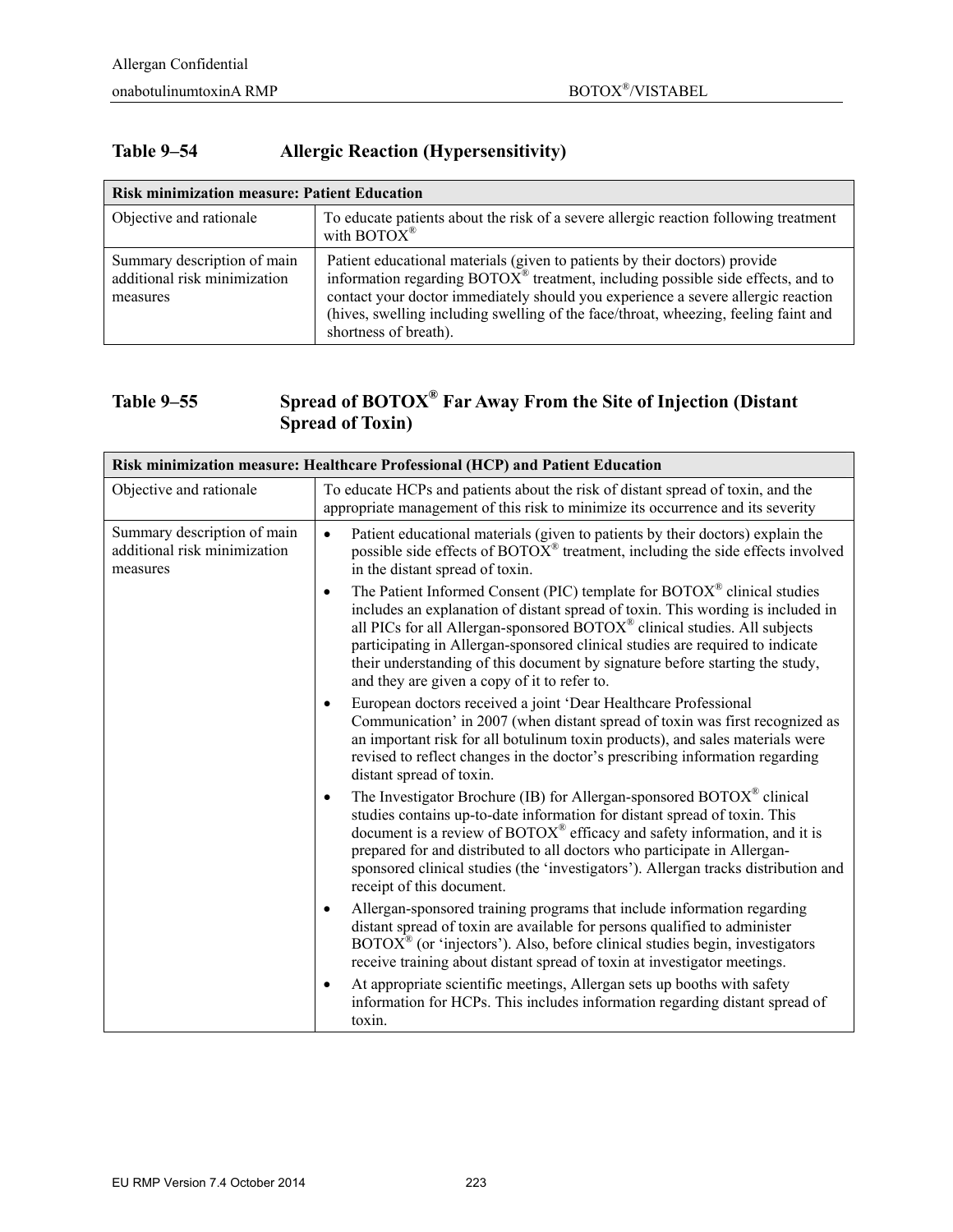#### **Table 9–56 Difficulty Swallowing (Dysphagia) in Patients Treated for Cervical Dystonia or Chronic Migraine**

| <b>Risk minimization measure: Patient Education</b>                     |                                                                                                                                                                                                                                                                                                          |  |
|-------------------------------------------------------------------------|----------------------------------------------------------------------------------------------------------------------------------------------------------------------------------------------------------------------------------------------------------------------------------------------------------|--|
| Objective and rationale                                                 | To educate patients about the risk of difficulty swallowing following treatment<br>with BOTO $X^{\otimes}$ for cervical dystonia or chronic migraine                                                                                                                                                     |  |
| Summary description of main<br>additional risk minimization<br>measures | Patient educational materials (given to patients by their doctors) provide<br>information regarding $BOTOX^{\otimes}$ treatment for cervical dystonia or chronic<br>migraine, including possible side effects, and to contact your doctor immediately<br>should you experience difficulty in swallowing. |  |

#### **Table 9–57 Urinary Tract Infection and Inability to Empty the Bladder (Urinary Retention) in Patients Receiving BOTOX® Injections in the Bladder Wall**

| <b>Risk minimization measure: Patient Education</b>                     |                                                                                                                                                                                                                                                                                                                                                                                                                                                             |  |
|-------------------------------------------------------------------------|-------------------------------------------------------------------------------------------------------------------------------------------------------------------------------------------------------------------------------------------------------------------------------------------------------------------------------------------------------------------------------------------------------------------------------------------------------------|--|
| Objective and rationale                                                 | To educate patients about the risk of urinary tract infection (UTI) and inability to<br>empty the bladder (urinary retention) in patients who receive $\text{BOTOX}^{\circledast}$ injections<br>in the bladder wall to stop the involuntary leakage of urine ('urinary incontinence')<br>due to an overactive or 'neurogenic' bladder ('neurogenic' means due to a nervous<br>system disease or disorder such as multiple sclerosis or spinal cord injury) |  |
| Summary description of main<br>additional risk minimization<br>measures | Patient educational materials (given to patients by their doctors) provide<br>information regarding BOTOX <sup>®</sup> treatment for overactive or neurogenic bladder,<br>including possible side effects, and to contact your doctor immediately if you<br>experience a urinary tract infection (a burning sensation on passing urine and a<br>temperature over 38C) or the inability to empty your bladder (urinary retention).                           |  |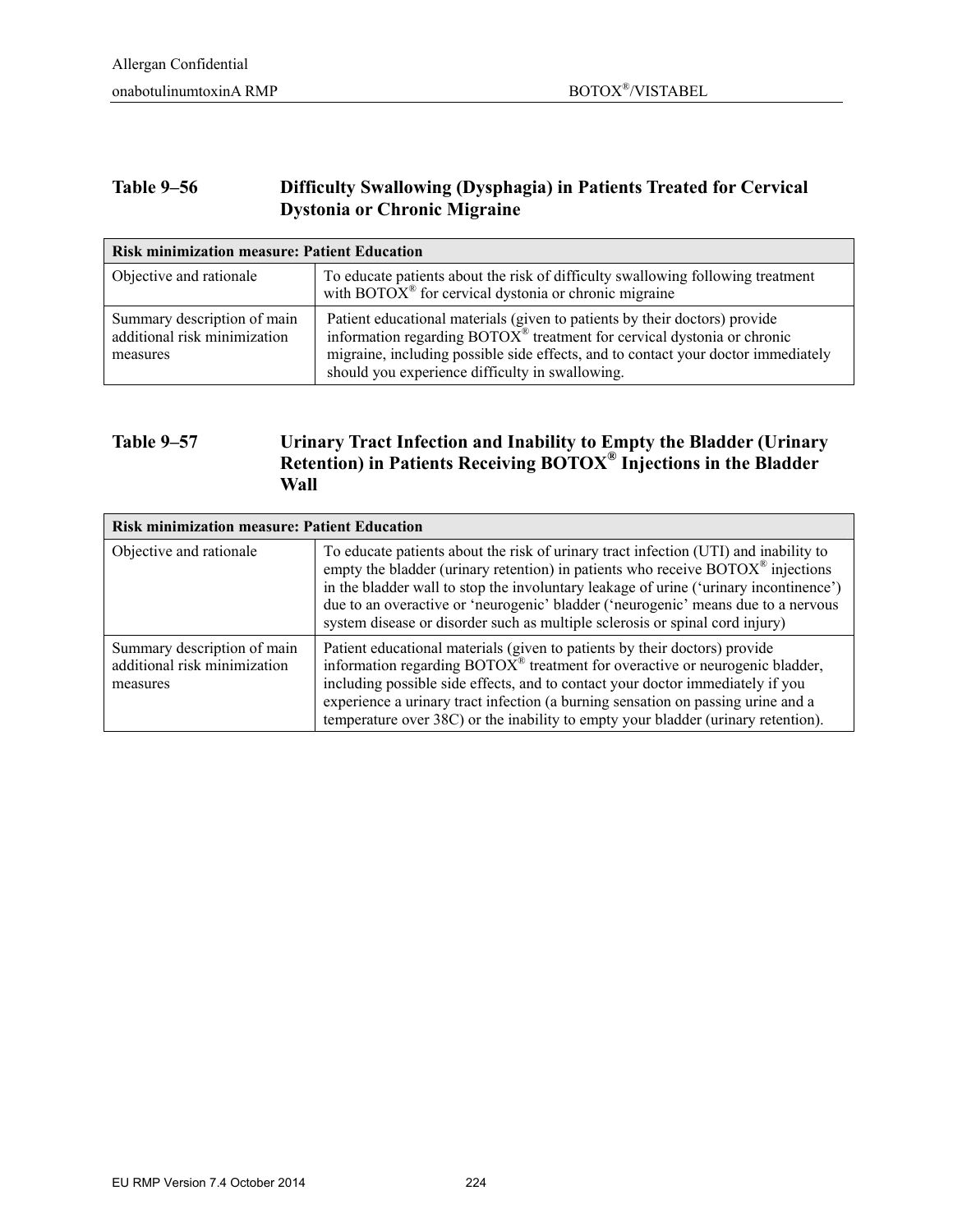T

### **Table 9–58 Potential Medication Error, Overdose from Misuse of a 200U Vial**

| Risk minimization measure: Healthcare Professional (HCP) Education      |                                                                                                                                                                                                                                                                                                                                                                                                                                                                                                                                                                                                                                                                                                                                                                                                                                                                                                                                                                                                                                                                                         |  |
|-------------------------------------------------------------------------|-----------------------------------------------------------------------------------------------------------------------------------------------------------------------------------------------------------------------------------------------------------------------------------------------------------------------------------------------------------------------------------------------------------------------------------------------------------------------------------------------------------------------------------------------------------------------------------------------------------------------------------------------------------------------------------------------------------------------------------------------------------------------------------------------------------------------------------------------------------------------------------------------------------------------------------------------------------------------------------------------------------------------------------------------------------------------------------------|--|
| Objective and rationale                                                 | To educate HCPs about the risk of possible overdose from misuse of the 200 Unit<br>vial                                                                                                                                                                                                                                                                                                                                                                                                                                                                                                                                                                                                                                                                                                                                                                                                                                                                                                                                                                                                 |  |
| Summary description of main<br>additional risk minimization<br>measures | • Allergan-sponsored training programs that include information regarding<br>possible overdose due to misuse of the 200 Unit vial are available for persons<br>qualified to administer BOTOX® (or 'injectors'). Also, before clinical studies<br>begin, investigators who will use the 200 Unit vial in their studies receive similar<br>training at investigator meetings. The following messages are communicated to<br>the doctors:<br>Notification that a 200 Unit vial size is now available, including color<br>$\circ$<br>illustrations of packaging.<br>Emphasis on color-coded text on the packaging to differentiate between<br>$\circ$<br>product sizes.<br>Emphasis on color-coded aluminium crimp/plastic flip-off seal assembly to<br>$\circ$<br>differentiate between the product sizes.<br>Caution to physicians to establish correct vial size prior to injecting.<br>$\circ$<br>• The doctor's prescribing information has also been updated with specific<br>information regarding the 200 Unit vial size and how to prevent accidental<br>overdose from its misuse. |  |

### **Table 9–59 Pregnancy**

| Risk minimization measure: Clinical Study Investigator and Patient Education |                                                                                                                                                                                                                                                                                                                                                                                                                                                                                                                                                                                                                                                                                |  |
|------------------------------------------------------------------------------|--------------------------------------------------------------------------------------------------------------------------------------------------------------------------------------------------------------------------------------------------------------------------------------------------------------------------------------------------------------------------------------------------------------------------------------------------------------------------------------------------------------------------------------------------------------------------------------------------------------------------------------------------------------------------------|--|
| Objective and rationale                                                      | To minimize exposure to $BOTOX^{\circledast}$ during pregnancy in clinical studies by<br>educating the doctors who conduct the studies (the 'investigators') and the patients<br>who might become pregnant during the studies.                                                                                                                                                                                                                                                                                                                                                                                                                                                 |  |
| Summary description of main<br>additional risk minimization<br>measures      | • A 'Dear Investigator' letter was sent to all active investigators in 2007 to advise<br>that, in all current and future BOTOX <sup>®</sup> clinical studies, female patients who<br>might possibly become pregnant during the study would be screened to be sure<br>they were not pregnant before the study began and also before each BOTOX <sup>®</sup><br>treatment was given.                                                                                                                                                                                                                                                                                             |  |
|                                                                              | • The Patient Informed Consent (PIC) template for $BOTOX^{\circledast}$ clinical studies<br>includes wording that all female patients who might possibly become pregnant<br>during a BOTO $X^{\otimes}$ study must use reliable contraception while participating in<br>the study, and those that don't are excluded from participating. This wording is<br>included in all PICs for all Allergan-sponsored BOTOX <sup>®</sup> clinical studies. All<br>subjects participating in Allergan-sponsored clinical studies are required to<br>indicate their understanding of this document by signature before starting the<br>study, and they are given a copy of it to refer to. |  |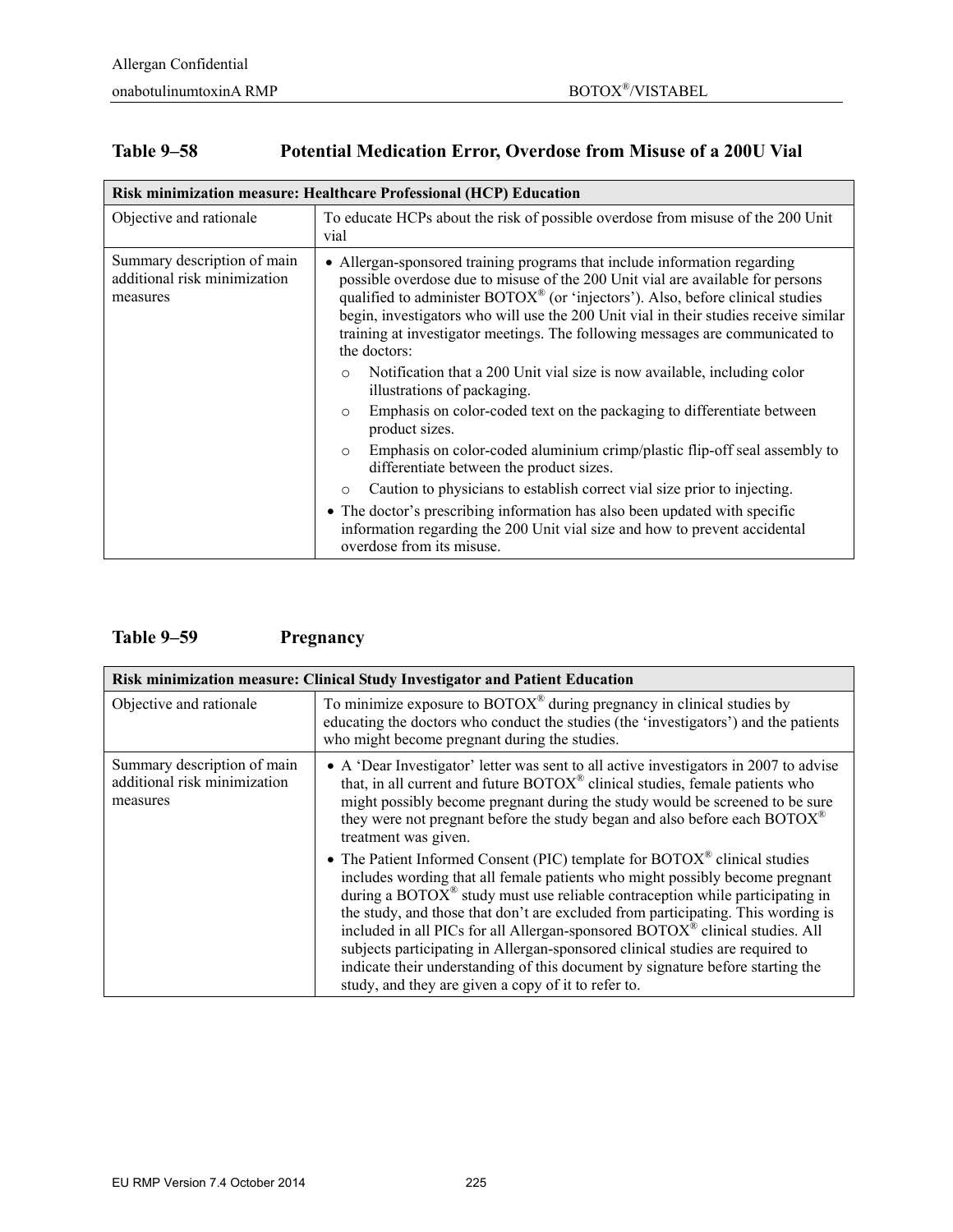# **VI.2.6 Planned Post-authorization Development Plan for BOTOX®**

There are no studies that are a condition of the marketing authorization.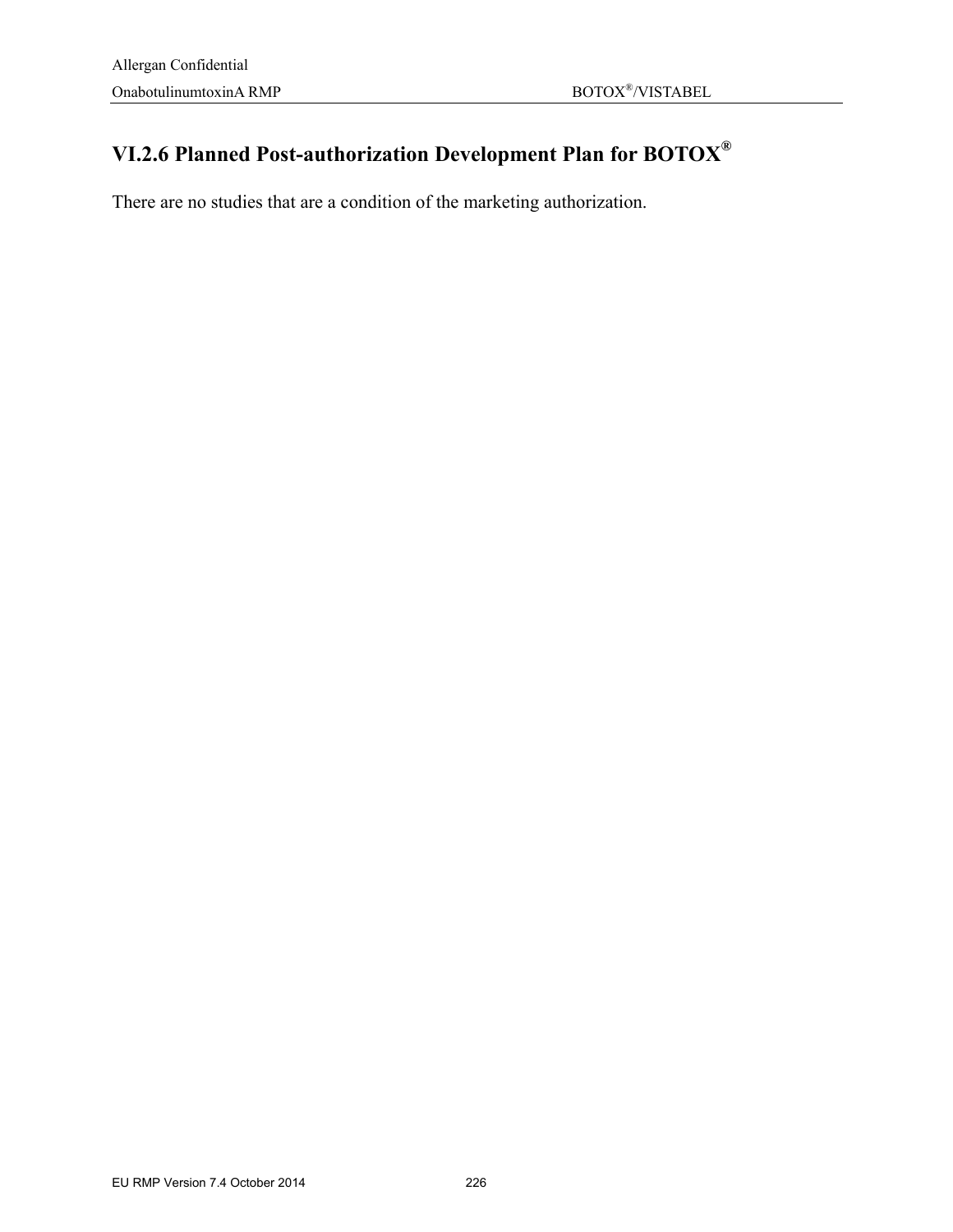## **VI.2 Elements for a Public Summary for VISTABEL**

### **VI.2.1 Overview of disease epidemiology for VISTABEL**

## **9.24 Glabellar Frown Lines (Vertical Lines between the Eyebrows seen at Frown) and Lateral Canthus Lines (Crow's Feet Lines)**

One of the first places on the face to show signs of aging is the area around the eye (the 'lateral canthus' area). It is estimated that 90-95% of Caucasian women and 25% of Asian women have noticeable lateral canthal lines (crow's feet lines) by the time they are 31-40 years old. Another early sign of ageing is glabellar frown lines, which are the 'no. 11' parallel lines between the eyebrows. It is estimated that 70% of Caucasian women and 20% of Asian women have noticeable glabellar frown lines by the time they are 31-40 years old. These two types of wrinkles most often occur together.

Ageing of the face results from the combined effects of 'atrophy' (wasting away of a part of the body) and a loss of fullness of the face, bone loss, decreased 'elasticity' (decreased ability of the skin to return to shape when stretched), and gravity. Ageing is also influenced by genetic factors, by environmental factors such as exposure to the sun or to the chemicals in cigarette smoke. With the skin loses elasticity, repeated facial expressions can become permanent lines. If the wrinkles are severe, they can affect the patient's quality of life.

### **VI.2.2 Summary of treatment benefits for VISTABEL**

### **9.25 Glabellar Lines (Vertical Lines Between the Eyebrows) and Lateral Canthal Lines (Crow's Feet Lines or Fan-Shaped Lines From the Corner of the Eyes)**

Glabellar Lines (Vertical Lines Between the Eyebrows): In two studies (191622-010, 191622- 023), patients with moderate to severe glabellar lines were treated with either 20 Units of VISTABEL (405 patients) or placebo (132 patients). The doctors who conducted these studies judged that the severity of glabellar lines was significantly reduced for up to 120 days in the VISTABEL group compared to the placebo group, and that 80% of VISTABEL-treated patients had responded to the treatment at 30 days after injection compared to 3% of placebo-treated patients. Also, at 30 days after treatment, 89% of VISTABEL-treated patients felt that they had moderate or better improvement of their wrinkles, compared to 7% of placebo-treated patients. After completing these studies, patients were able to enter the long-term continuation Study 191622-018 and receive repeat VISTABEL treatments at 120-day intervals. (The patients who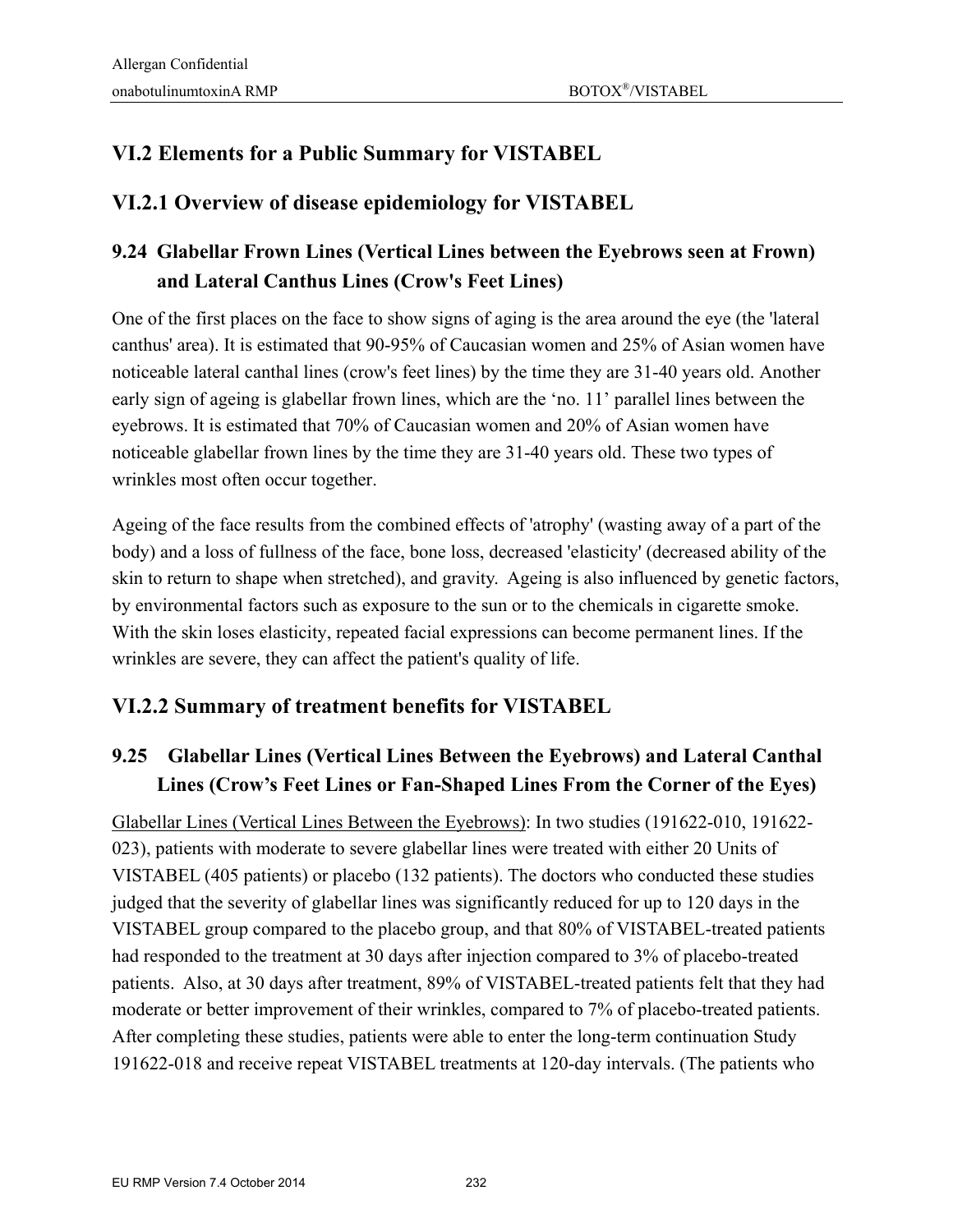received placebo in the first two studies were switched to VISTABEL for the long-term continuation study.)

Lateral Canthal Lines (Crow's Feet Lines or Fan-Shaped Lines From the Corner of the Eyes): In two studies (191622-098, 191622-099), patients with moderate to severe crow's feet lines (CFL) were treated with either 24 Units of VISTABEL (528 patients) or placebo (529 patients). In Study 191622-099, an additional 305 patients were also treated with 44 U VISTABEL for the combined treatment of CFL and glabellar lines. After receiving 2 treatments and completing Study 191622-099, patients were able to enter the long-term continuation Study 191622-104 (The patients who received placebo in the first study were switched to VISTABEL or placebo for the long-term continuation study.). There was a statistically significant difference in the proportion of patients achieving a CFL severity rating of none or mild at maximum smile when measured by the physician and patient, favoring VISTABEL compared to placebo.

### **VI.2.3 Unknowns relating to treatment benefits for VISTABEL**

Not applicable

### **VI.2.4 Summary of safety concerns for VISTABEL**

| <b>Risk</b>                                                                                                                                                              | What is known                                                                                                                                                                                                                                                                                                                                                                                                                                                                                                                                                                 | Preventability                                                                                                                                                                                                                                                                                                                                                                                                                                           |
|--------------------------------------------------------------------------------------------------------------------------------------------------------------------------|-------------------------------------------------------------------------------------------------------------------------------------------------------------------------------------------------------------------------------------------------------------------------------------------------------------------------------------------------------------------------------------------------------------------------------------------------------------------------------------------------------------------------------------------------------------------------------|----------------------------------------------------------------------------------------------------------------------------------------------------------------------------------------------------------------------------------------------------------------------------------------------------------------------------------------------------------------------------------------------------------------------------------------------------------|
|                                                                                                                                                                          | <b>All Indications</b>                                                                                                                                                                                                                                                                                                                                                                                                                                                                                                                                                        |                                                                                                                                                                                                                                                                                                                                                                                                                                                          |
| Allergic reactions<br>(Hypersensitivity reactions)                                                                                                                       | Allergic reactions have been rarely<br>reported. Symptoms usually occur<br>with a short time after injection,<br>and can range from mild reactions<br>such as hives to more serious<br>reactions such as swelling of the<br>face or throat, wheezing, feeling<br>faint, shortness of breath, or severe<br>skin problems. In some cases the<br>more severe reactions can be life-<br>threatening. There has been one<br>report of death from 'anaphylaxis'<br>(an extreme allergic reaction); it is<br>unknown if this patient had the<br>reaction to BOTOX <sup>®</sup> (same | Yes. The doctor's prescribing<br>information for VISTABEL states that it<br>should not be used in patients allergic<br>(hypersensitive) to botulinum toxin type<br>A or the inactive ingredients of<br>VISTABEL (human albumin and sodium<br>chloride). Also, it is generally recognized<br>that patients who have a history of<br>asthma, hives, or allergies to other<br>medications are at greater risk of having<br>allergic reactions to medicines. |
|                                                                                                                                                                          | formulation as VISTABEL),<br>lidocaine, or some other drug.                                                                                                                                                                                                                                                                                                                                                                                                                                                                                                                   |                                                                                                                                                                                                                                                                                                                                                                                                                                                          |
| Patients who suffer from diseases<br>of the nervous system that affect<br>the muscles, such as myasthenia<br>gravis (MG), Lambert-Eaton<br>syndrome, amyotrophic lateral | There have been a small number of<br>reports in the medical literature<br>that patients with pre-existing<br>neuromuscular disorders may have<br>more severe side effects, especially                                                                                                                                                                                                                                                                                                                                                                                         | Yes. The doctor's prescribing<br>information for VISTABEL warns of the<br>possibility of more severe side effects in<br>patients with pre-existing neuromuscular<br>disorders, and recommends extreme                                                                                                                                                                                                                                                    |

#### **Table 9–60 Important Identified Risks for VISTABEL**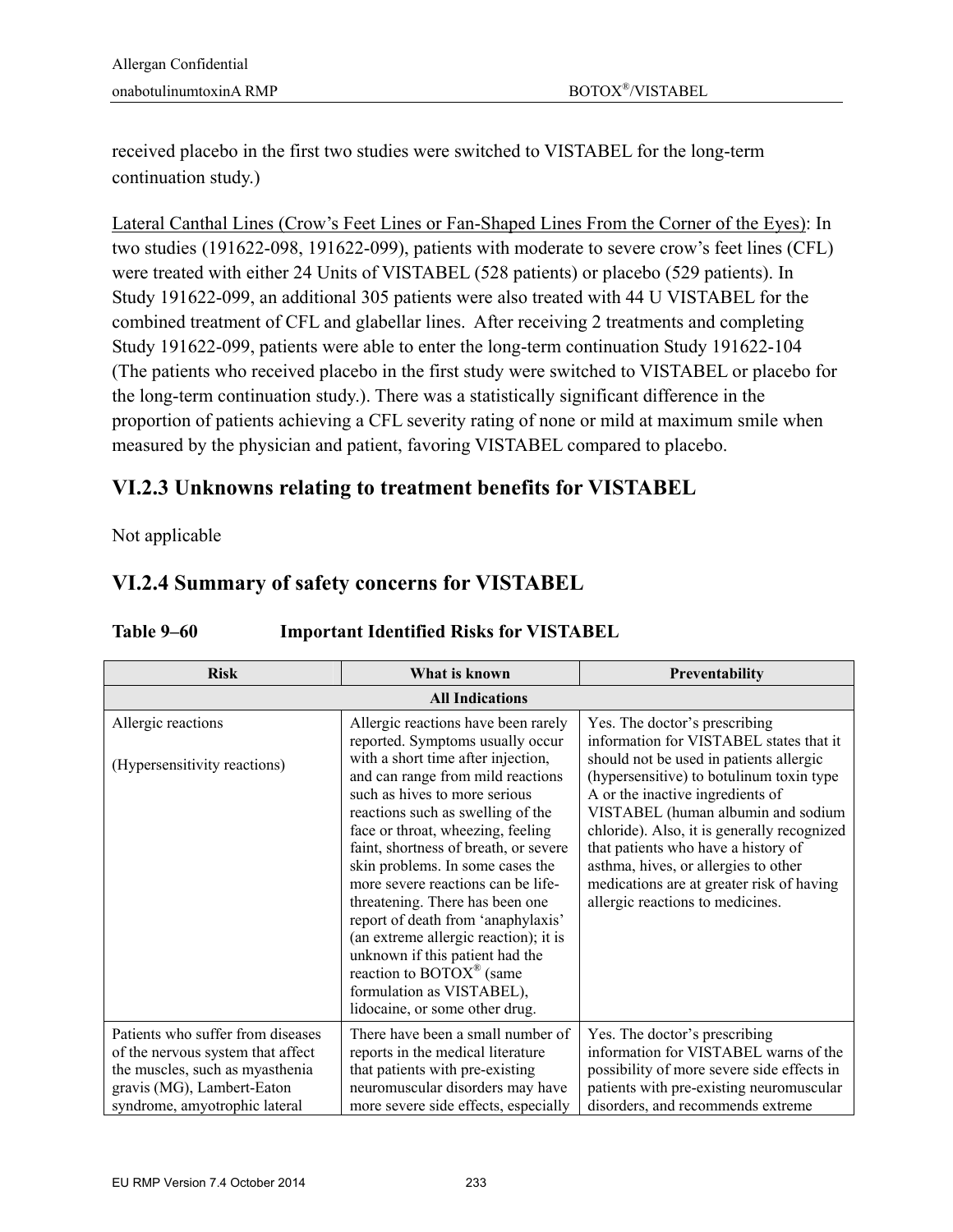#### $\mbox{nonabotulinumtoxinA}~\mbox{RMP}~~\mbox{nonabotulinumtoxinA}~\mbox{RMP}~~\mbox{nonabotulinumtoxinA}~\mbox{RMP}~~\mbox{nonabotulinumtoxinA}~\mbox{RMP}~~\mbox{nonabotulinumtovinA}~\mbox{RMP}~~\mbox{nonabotulinumtovinA}~\mbox{RMP}~~\mbox{nonabotulinumtovinA}~\mbox{RMP}~~\mbox{nonabotulinumtovinA}~\mbox{RMP}~~\mbox{nonabotulinumtovinA}~\mbox{RMP}~~\mbox{nonabotulinumtovinA}~\mbox{RMP}~~$

| <b>Risk</b>                                                                                                                                                                                                                                                                                                                                                                             | What is known                                                                                                                                                                                                                                                                                                                                                                                                                                                                                                          | Preventability                                                                                                                                                                                                                                                                                                                       |
|-----------------------------------------------------------------------------------------------------------------------------------------------------------------------------------------------------------------------------------------------------------------------------------------------------------------------------------------------------------------------------------------|------------------------------------------------------------------------------------------------------------------------------------------------------------------------------------------------------------------------------------------------------------------------------------------------------------------------------------------------------------------------------------------------------------------------------------------------------------------------------------------------------------------------|--------------------------------------------------------------------------------------------------------------------------------------------------------------------------------------------------------------------------------------------------------------------------------------------------------------------------------------|
| sclerosis (Lou Gehrig's disease), or<br>motor neuropathy (in which the<br>muscles don't work correctly<br>because of nerve problems)<br>(Pre-existing neuromuscular<br>disorders)                                                                                                                                                                                                       | difficulty in swallowing<br>(dysphagia) and problems<br>breathing.                                                                                                                                                                                                                                                                                                                                                                                                                                                     | caution when using VISTABEL in these<br>patients. It is possible that the risk of<br>severe side effects can be reduced by<br>using the lowest dose possible, and, in<br>some cases, by more accurately injecting<br>the muscles by using a medical<br>instrument called an 'electromyograph'<br>that helps to guide the injections. |
| Becoming resistant to the<br>beneficial effects of VISTABEL<br>(Immunogenicity, drug resistance<br>and antibody formation)                                                                                                                                                                                                                                                              | If VISTABEL is given too often or<br>the dose is too high, the body can<br>produce substances called<br>'antibodies' which can reduce the<br>beneficial effects of VISTABEL.<br>However, it is still possible to have<br>side effects even though the<br>beneficial effects are reduced.                                                                                                                                                                                                                               | Yes. The doctor's prescribing<br>information for VISTABEL recommends<br>that doctors use the lowest doses<br>possible as infrequently as possible.                                                                                                                                                                                   |
| Spread of VISTABEL far away<br>from the site of injection<br>(Distant spread of toxin)                                                                                                                                                                                                                                                                                                  | Side effects in areas of the body far<br>away from the site $(s)$ of injection<br>have been reported very rarely and<br>include reactions such as muscle<br>weakness, constipation, being<br>unable to urinate, difficulty in<br>swallowing, and food or drink<br>accidentally going into the lungs<br>(via the windpipe) instead of the<br>stomach, which in some cases may<br>lead to pneumonia. Patients are at a<br>greater risk of this side effect if<br>they are treated with higher than<br>recommended doses. | Yes. The doctor's prescribing<br>information for VISTABEL recommends<br>that doctors use the lowest doses<br>possible, and, in some cases, suggests the<br>use of a medical instrument called an<br>'electromyograph' that helps to guide the<br>injections so that they can be made more<br>accurately.                             |
|                                                                                                                                                                                                                                                                                                                                                                                         | <b>Upper Facial Lines Indications</b>                                                                                                                                                                                                                                                                                                                                                                                                                                                                                  |                                                                                                                                                                                                                                                                                                                                      |
| Drooping of the eyelid following<br>injections to the vertical lines<br>between the eyebrows seen at<br>maximum frown or to the fan-<br>shaped lines from the corner of the<br>eyes seen at maximum smile when<br>treated alone or at the same time as<br>vertical lines between the<br>eyebrows seen at maximum frown<br>(Eyelid ptosis in approved upper<br>facial lines indications) | Drooping of the eyelid, which may<br>be technique-related, is consistent<br>with the local muscle relaxant<br>action of VISTABEL                                                                                                                                                                                                                                                                                                                                                                                       | Yes. The doctor's prescribing<br>information provides administration<br>instructions to reduce the risk of<br>drooping of the eyelid.                                                                                                                                                                                                |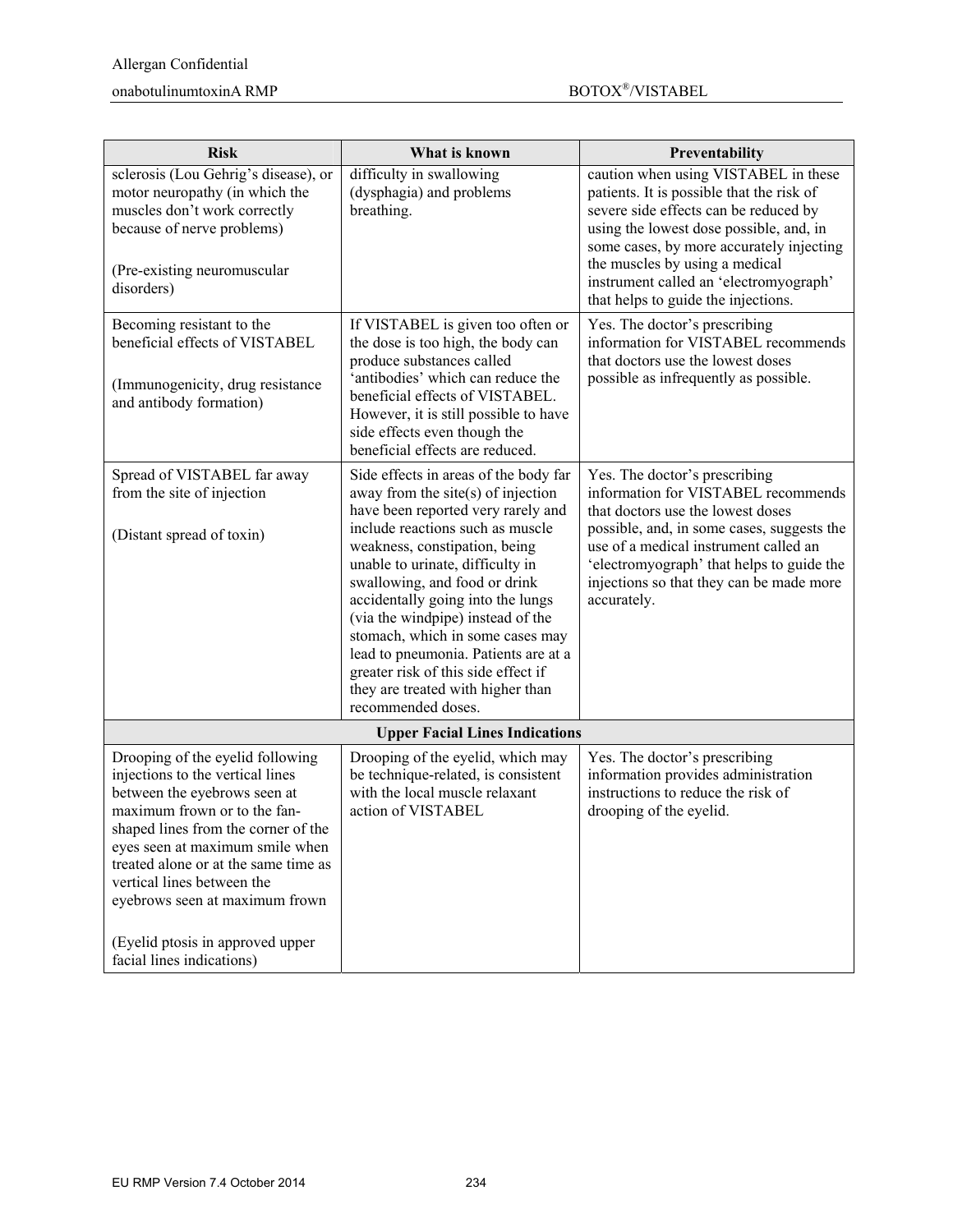| <b>Table 9–61</b> | <b>Important Potential Risks for VISTABEL</b> |
|-------------------|-----------------------------------------------|
|-------------------|-----------------------------------------------|

| <b>Risk</b>                                                                                                                                                                                                                                                                                                                                                            | <b>What is Known</b>                                                                                                                                                                                                                                                                                                                                                                                                                                                                                                                                                                                                                                                                                                                                                |  |
|------------------------------------------------------------------------------------------------------------------------------------------------------------------------------------------------------------------------------------------------------------------------------------------------------------------------------------------------------------------------|---------------------------------------------------------------------------------------------------------------------------------------------------------------------------------------------------------------------------------------------------------------------------------------------------------------------------------------------------------------------------------------------------------------------------------------------------------------------------------------------------------------------------------------------------------------------------------------------------------------------------------------------------------------------------------------------------------------------------------------------------------------------|--|
| <b>All Indications</b>                                                                                                                                                                                                                                                                                                                                                 |                                                                                                                                                                                                                                                                                                                                                                                                                                                                                                                                                                                                                                                                                                                                                                     |  |
| Guillain-Barré syndrome (GBS)                                                                                                                                                                                                                                                                                                                                          | Guillain-Barré Syndrome (GBS) is a disorder in which the body's<br>immune system attacks part of the peripheral nervous system.<br>Symptoms of this disorder include varying degrees of weakness or<br>tingling sensations of the legs, arms and/or body.<br>Cases of GBS following the use of $BOTOX^{\circledast}$ have only been<br>reported sporadically. There is currently no evidence to suggest an<br>increased risk of experiencing GBS following the use of BOTOX®                                                                                                                                                                                                                                                                                        |  |
| Worsening of multiple sclerosis (MS) in<br>patients who receive injections in the<br>bladder wall to stop the involuntary leakage<br>of urine ('urinary incontinence') due to a<br>'neurogenic' bladder ('neurogenic' means<br>due to a nervous system disease or disorder<br>such as myasthenia gravis or spinal cord<br>injury)<br>(Multiple sclerosis exacerbation) | A natural feature of any disease is that the patient may at times<br>experience worsening of the disease itself, and this is also true for<br>MS. True worsening of MS is an unpredictable event and mostly<br>occurs without warning. Based on how BOTOX® works, it is<br>unlikely that $\text{BOTOX}^{\circledast}$ alone can cause a patient's MS to worsen.<br>However, patients with MS may also experience what is called<br>'pseudo-exacerbation' (or 'fake' worsening) caused by infection,<br>heat, or stress. Since the patients with MS who are being treated with<br>$\text{BOTOX}^{\circledast}$ are at a higher risk of developing urinary tract infections<br>(UTIs), there is a potential for the UTIs to trigger 'pseudo-<br>exacerbations' of MS. |  |
| Interaction with medicines that may cause<br>an excessive effect of VISTABEL<br>(Interaction with other neuromuscular<br>junction-acting agents)                                                                                                                                                                                                                       | If certain medicines, such as antibiotics (used to treat infections),<br>medicines that affect the nervous system, or medicines that relax<br>muscles are used at the same time as VISTABEL, they may<br>potentially cause excessive effects of VISTABEL, such as excessive<br>muscle weakness.                                                                                                                                                                                                                                                                                                                                                                                                                                                                     |  |
| Interaction with a medicine containing<br>botulinum toxin (the active substance of<br>VISTABEL) at the same time or within<br>several months                                                                                                                                                                                                                           | There are several medicines from companies other than Allergan that<br>also contain botulinum toxin as the active ingredient. The other<br>botulinum toxin products have similar effects as VISTABEL, so if<br>they are too soon together a patient could potentially experience an<br>excessive effect of VISTABEL, such as excessive muscle weakness.                                                                                                                                                                                                                                                                                                                                                                                                             |  |
| (Interaction with different botulinum toxin<br>serotypes at the same time or within several<br>months)                                                                                                                                                                                                                                                                 |                                                                                                                                                                                                                                                                                                                                                                                                                                                                                                                                                                                                                                                                                                                                                                     |  |

#### **Table 9–62 Missing Information for VISTABEL**

| <b>Risk</b>            | What is known                                                                                                                                                                                                                                                                                                                                                                                                                                                |  |
|------------------------|--------------------------------------------------------------------------------------------------------------------------------------------------------------------------------------------------------------------------------------------------------------------------------------------------------------------------------------------------------------------------------------------------------------------------------------------------------------|--|
| <b>All Indications</b> |                                                                                                                                                                                                                                                                                                                                                                                                                                                              |  |
| Pregnancy              | The effects of VISTABEL on the fetus during pregnancy have not been<br>studied in clinical trials. However, any report of VISTABEL use during<br>pregnancy is closely monitored. To date, no association has been<br>observed between VISTABEL and adverse pregnancy events, birth<br>defects, or spontaneous abortions. The doctor's prescribing information<br>recommends that VISTABEL should not be used in pregnancy women<br>unless clearly necessary. |  |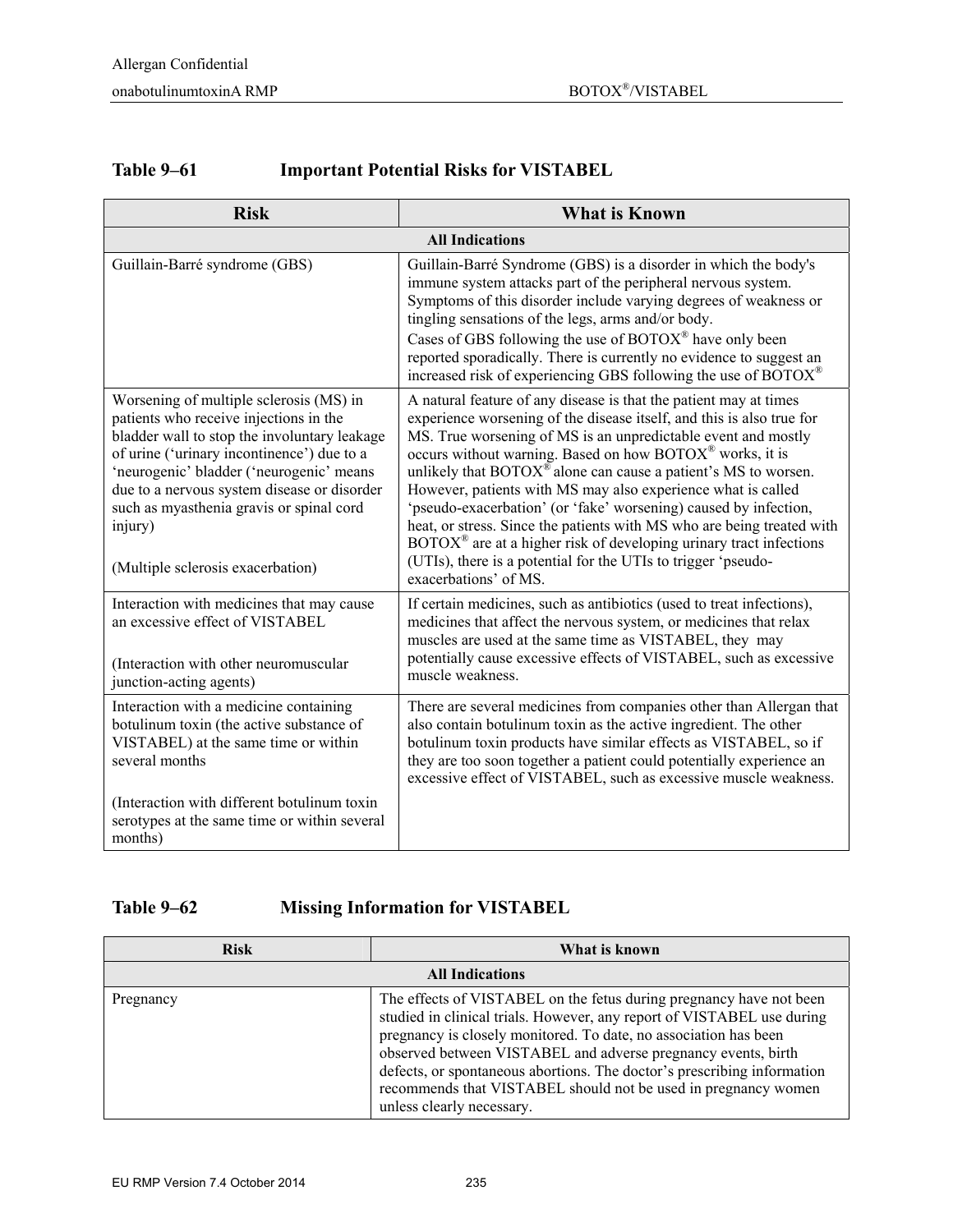| Breast feeding | The effects of VISTABEL on babies who are nursing has not been<br>studied in clinical trials, and it is unknown if VISTABEL can be found in                                                              |
|----------------|----------------------------------------------------------------------------------------------------------------------------------------------------------------------------------------------------------|
| (Lactation)    | human milk. However, any report of VISTABEL use during breast<br>feeding is closely monitored. To date, no association has been observed<br>between VISTABEL and adverse events in babies who are breast |
|                | feeding. The doctor's prescribing information recommends that<br>VISTABEL should never be used in women who are breast feeding.                                                                          |

# **VI.2.5 Summary of additional risk minimization measures by safety concern for VISTABEL**

Additional risk minimization measures are in place for the identified risks of hypersensitivity reactions, distant spread of toxin, and for missing information concerning pregnancy and lactation.

#### **Table 9–63 Allergic Reaction (Hypersensitivity)**

| <b>Risk minimization measure: Patient Education</b>                     |                                                                                                                                                                                                                                                                                                                                                                     |  |
|-------------------------------------------------------------------------|---------------------------------------------------------------------------------------------------------------------------------------------------------------------------------------------------------------------------------------------------------------------------------------------------------------------------------------------------------------------|--|
| Objective and rationale                                                 | To educate patients about the risk of a severe allergic reaction following treatment<br>with VISTABEL                                                                                                                                                                                                                                                               |  |
| Summary description of main<br>additional risk minimization<br>measures | Patient educational materials (given to patients by their doctors) provide<br>information regarding VISTABEL treatment, including possible side effects, and<br>to contact your doctor immediately should you experience a severe allergic<br>reaction (hives, swelling including swelling of the face/throat, wheezing, feeling<br>faint and shortness of breath). |  |

#### **Table 9–64 Spread of VISTABEL Far Away From the Site of Injection (Distant Spread of Toxin)**

| Risk minimization measure: Healthcare Professional (HCP) and Patient Education |                                                                                                                                                                                                                                                                                                                                                                                                                                                                |  |
|--------------------------------------------------------------------------------|----------------------------------------------------------------------------------------------------------------------------------------------------------------------------------------------------------------------------------------------------------------------------------------------------------------------------------------------------------------------------------------------------------------------------------------------------------------|--|
| Objective and rationale                                                        | To educate HCPs and patients about the risk of distant spread of toxin, and the<br>appropriate management of this risk to minimize its occurrence and its severity                                                                                                                                                                                                                                                                                             |  |
| Summary description of main<br>additional risk minimization<br>measures        | • Patient educational materials (given to patients by their doctors) explain the<br>possible side effects of VISTABEL treatment, including the side effects involved<br>in the distant spread of toxin.                                                                                                                                                                                                                                                        |  |
|                                                                                | • The Patient Informed Consent (PIC) template for VISTABEL clinical studies<br>includes an explanation of distant spread of toxin. This wording is included in all<br>PICs for all Allergan-sponsored VISTABEL clinical studies. All subjects<br>participating in Allergan-sponsored clinical studies are required to indicate their<br>understanding of this document by signature before starting the study, and they<br>are given a copy of it to refer to. |  |
|                                                                                | • European doctors received a joint 'Dear Healthcare Professional<br>Communication' in 2007 (when distant spread of toxin was first recognized as an<br>important risk for all botulinum toxin products), and sales materials were revised                                                                                                                                                                                                                     |  |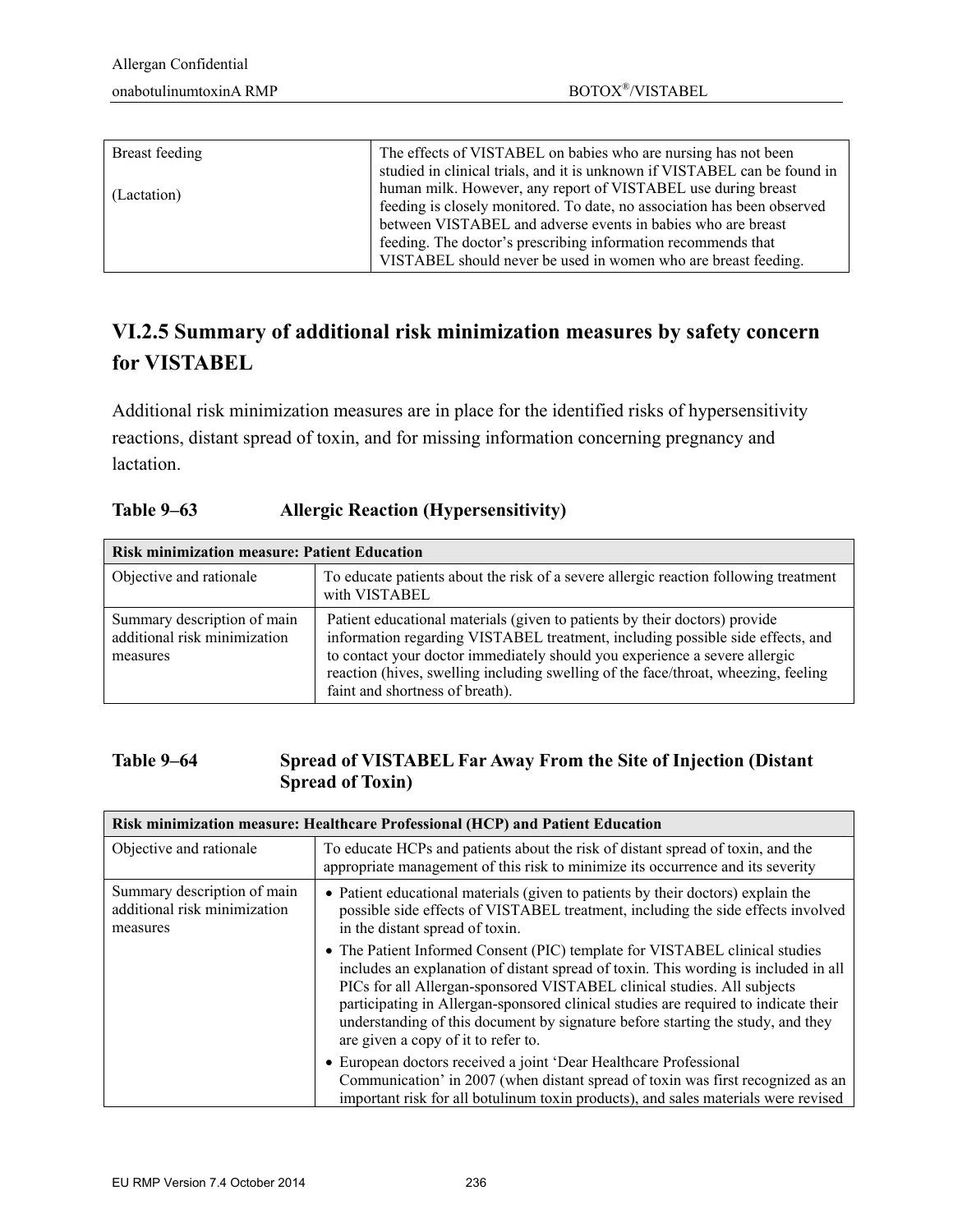| Risk minimization measure: Healthcare Professional (HCP) and Patient Education |                                                                                                                                                                                                                                                                                                                                                                                                                                     |  |
|--------------------------------------------------------------------------------|-------------------------------------------------------------------------------------------------------------------------------------------------------------------------------------------------------------------------------------------------------------------------------------------------------------------------------------------------------------------------------------------------------------------------------------|--|
|                                                                                | to reflect changes in the doctor's prescribing information regarding distant<br>spread of toxin.                                                                                                                                                                                                                                                                                                                                    |  |
|                                                                                | • The Investigator Brochure (IB) for Allergan-sponsored VISTABEL clinical<br>studies contains up-to-date information for distant spread of toxin. This<br>document is a review of VISTABEL efficacy and safety information, and it is<br>prepared for and distributed to all doctors who participate in Allergan-sponsored<br>clinical studies (the 'investigators'). Allergan tracks distribution and receipt of<br>this document. |  |
|                                                                                | • Allergan-sponsored training programs that include information regarding distant<br>spread of toxin are available for persons qualified to administer VISTABEL (or<br>'injectors'). Also, before clinical studies begin, investigators receive training<br>about distant spread of toxin at investigator meetings.                                                                                                                 |  |
|                                                                                | • At appropriate scientific meetings, Allergan sets up booths with safety<br>information for HCPs. This includes information regarding distant spread of<br>toxin.                                                                                                                                                                                                                                                                  |  |

#### **Table 9–65 Pregnancy**

| Risk minimization measure: Clinical Study Investigator and Patient Education |                                                                                                                                                                                                                                                                                                                                                                                                                                                                                                                                                                                                                                                                                                     |  |
|------------------------------------------------------------------------------|-----------------------------------------------------------------------------------------------------------------------------------------------------------------------------------------------------------------------------------------------------------------------------------------------------------------------------------------------------------------------------------------------------------------------------------------------------------------------------------------------------------------------------------------------------------------------------------------------------------------------------------------------------------------------------------------------------|--|
| Objective and rationale                                                      | To minimize exposure to VISTABEL during pregnancy in clinical studies by<br>educating the doctors who conduct the studies (the 'investigators') and the patients<br>who might become pregnant during the studies.                                                                                                                                                                                                                                                                                                                                                                                                                                                                                   |  |
| Summary description of main<br>additional risk minimization<br>measures      | • A 'Dear Investigator' letter was sent to all active investigators in 2007 to advise<br>that, in all current and future VISTABEL clinical studies, female patients who<br>might possibly become pregnant during the study would be screened to be sure<br>they were not pregnant before the study began and also before each VISTABEL<br>treatment was given.<br>• The Patient Informed Consent (PIC) template for VISTABEL clinical studies<br>includes wording that all female patients who might possibly become pregnant<br>during a VISTABEL study must use reliable contraception while participating in<br>the study, and those that don't are excluded from participating. This wording is |  |
|                                                                              | included in all PICs for all Allergan-sponsored VISTABEL clinical studies. All<br>subjects participating in Allergan-sponsored clinical studies are required to<br>indicate their understanding of this document by signature before starting the<br>study, and they are given a copy of it to refer to.                                                                                                                                                                                                                                                                                                                                                                                            |  |

### **VI.2.6 Planned Post-authorization Development Plan for VISTABEL**

There are no studies that are a condition of the marketing authorization.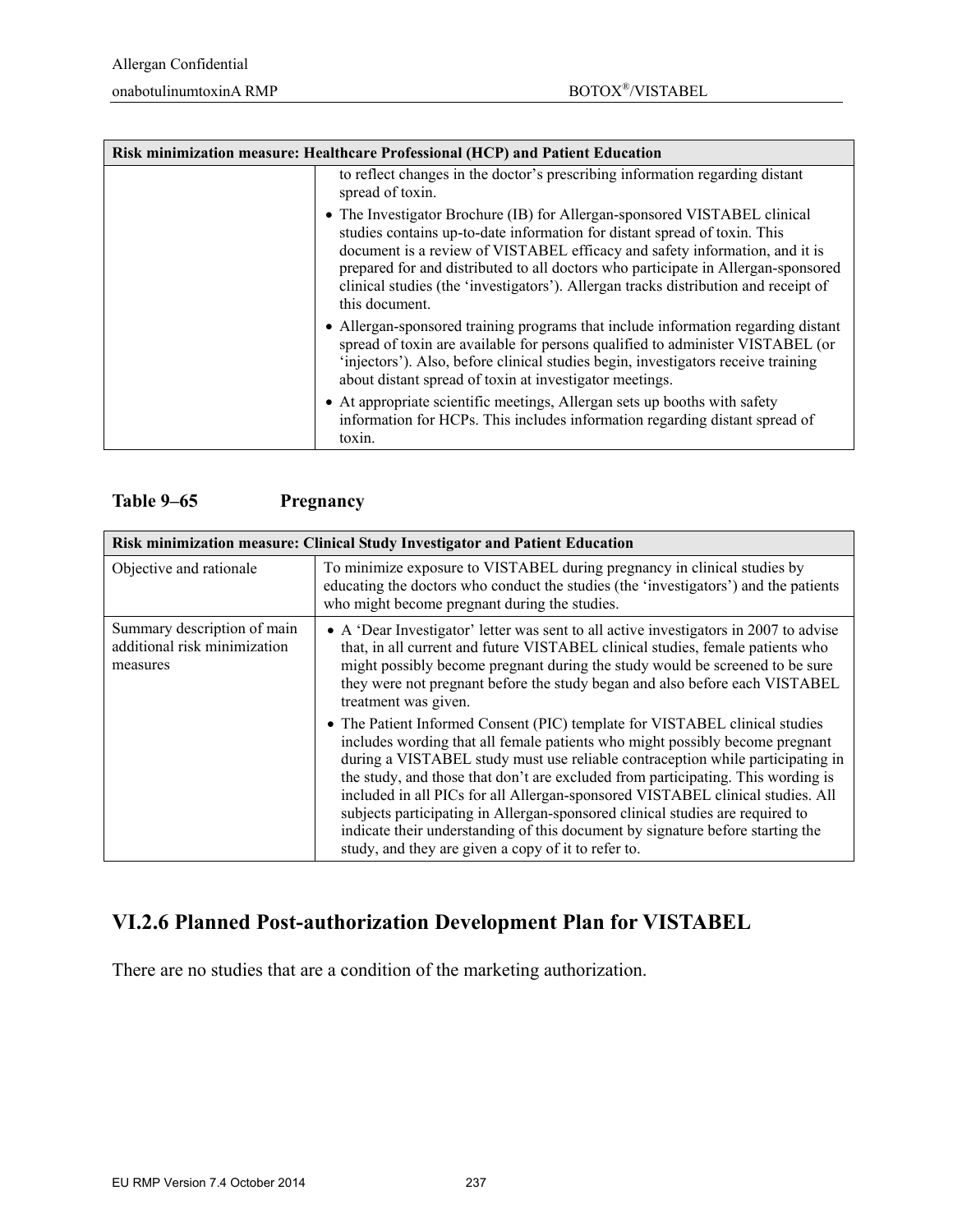## **VI.2.7 Summary of Changes to Risk Management Plan Over Time**

| <b>Version</b> | Date     | <b>Safety Concerns</b>                                                                                                                                                                                                                                                                                                                                                                                                                      | <b>Comment</b>                                                                                                                                                                                      |
|----------------|----------|---------------------------------------------------------------------------------------------------------------------------------------------------------------------------------------------------------------------------------------------------------------------------------------------------------------------------------------------------------------------------------------------------------------------------------------------|-----------------------------------------------------------------------------------------------------------------------------------------------------------------------------------------------------|
| EU-RMP v7.3    | Oct-2014 | No new safety concerns                                                                                                                                                                                                                                                                                                                                                                                                                      | Update to address requests from<br>Reference Authority (Ireland)<br>during assessment of version 7.2<br>(EU worksharing procedure<br>IE/H/xxxx/WS/006)                                              |
| EU-RMP v7.3    | Sep-2014 | No new safety concerns                                                                                                                                                                                                                                                                                                                                                                                                                      | Update to address requests from<br>Reference Authority (Ireland) and<br>CMS (France, Italy and<br>Netherlands) during assessment<br>of version 7.2 (EU worksharing<br>procedure IE/H/xxxx/WS/006)   |
| EU-RMP v7.2    | May-2014 | <b>Addition of Important Potential Risk:</b><br>Falls in adult post-stroke patients with focal<br>spasticity of the ankle                                                                                                                                                                                                                                                                                                                   | Update to address requests from<br>MHRA and MRP during lower<br>limb spasticity review                                                                                                              |
|                |          | <b>Reinstated Important Potential Risk:</b>                                                                                                                                                                                                                                                                                                                                                                                                 |                                                                                                                                                                                                     |
|                |          | Guillain-Barre syndrome                                                                                                                                                                                                                                                                                                                                                                                                                     |                                                                                                                                                                                                     |
|                |          | <b>Addition of Missing Information:</b>                                                                                                                                                                                                                                                                                                                                                                                                     |                                                                                                                                                                                                     |
|                |          | Use in patients with medication overuse<br>headache (secondary headache disorder)                                                                                                                                                                                                                                                                                                                                                           |                                                                                                                                                                                                     |
| EU-RMP v7.1    | Dec-2013 | <b>Addition of Important Identified Risk:</b><br>Eyelid ptosis in approved upper facial lines<br>indications                                                                                                                                                                                                                                                                                                                                | Update to address requests from<br>MRP during lateral canthal lines<br>reviews                                                                                                                      |
| EU-RMP v7.0    | May-2013 | <b>Addition of Missing Information:</b><br>Long term use in male patients with overactive<br>bladder<br><b>Removal of Important Potential Risks:</b><br>Propose to remove Seizure, Cardiovascular<br>events, Death and Guillain-Barre syndrome<br>based on cumulative analyses<br><b>Removal of Missing Information:</b><br>Propose to remove renal and hepatic<br>impairment based on analysis and<br>pharmacological properties of BOTOX® | Update to address requests from<br>Denmark, Netherlands<br>Update to include lower limb<br>spasticity data<br>See Annex 12.7 on justification<br>for removal of Important<br><b>Potential Risks</b> |
| EU-RMP v6.0    | Oct-2012 | No new safety concerns                                                                                                                                                                                                                                                                                                                                                                                                                      | Updated to include lateral canthal<br>lines data                                                                                                                                                    |
| FR-RMP v4.3    | Apr-2012 | No new safety concerns                                                                                                                                                                                                                                                                                                                                                                                                                      | Updated to address AFSSAPS<br>request                                                                                                                                                               |
| AU-RMP v5.0    | Jun-2012 | <b>Revised Important Identified Risks: Urinary</b>                                                                                                                                                                                                                                                                                                                                                                                          | Updated to include overactive                                                                                                                                                                       |

### **Table 9–66 Major Changes to the Risk Management Plan Over Time**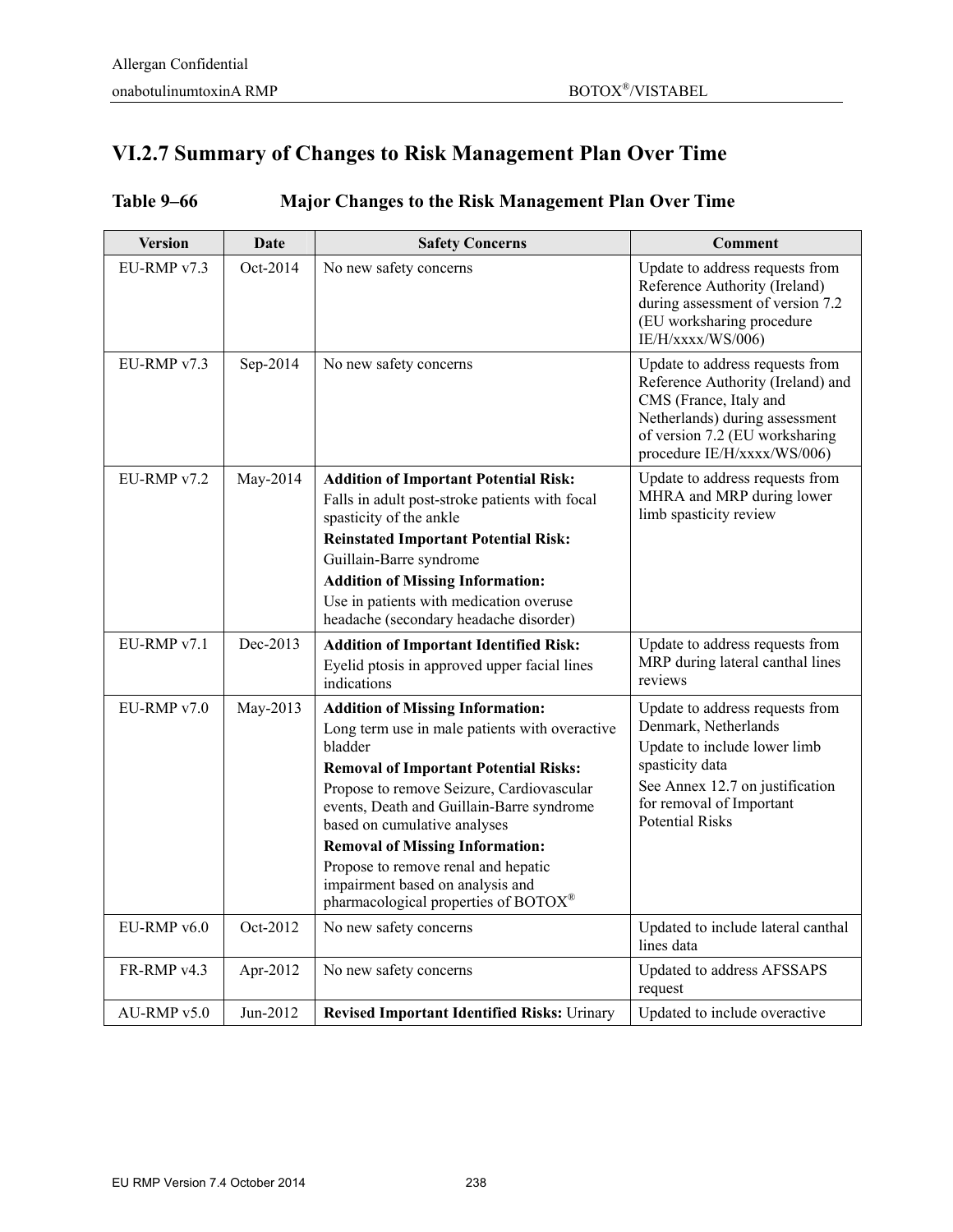| <b>Version</b> | Date       | <b>Safety Concerns</b>                                                                                                                                                                                                                                                                                                                                                                                                                                                                | <b>Comment</b>                                                          |
|----------------|------------|---------------------------------------------------------------------------------------------------------------------------------------------------------------------------------------------------------------------------------------------------------------------------------------------------------------------------------------------------------------------------------------------------------------------------------------------------------------------------------------|-------------------------------------------------------------------------|
| $EU-RMPv5.0$   | Mar-2012   | Tract Infection in patients with bladder<br>disorders with urinary incontinence<br>Urinary Retention in patients with bladder<br>disorders with urinary incontinence<br><b>Revised Important Potential Risk:</b>                                                                                                                                                                                                                                                                      | bladder data                                                            |
|                |            | Pyelonephritis in patients with bladder<br>disorders with urinary incontinence                                                                                                                                                                                                                                                                                                                                                                                                        |                                                                         |
| EU-RMP v4.2    | Feb-2012   | No new safety concerns                                                                                                                                                                                                                                                                                                                                                                                                                                                                | Updated to incorporate updates<br>from EU-RMPs v3.0.3, 3.0.4 and<br>4.1 |
| EU-RMP v4.1    | Jul-2011   | <b>Addition of Important Potential Risk:</b><br>Multiple Sclerosis Exacerbation                                                                                                                                                                                                                                                                                                                                                                                                       | Updated to address MHRA<br>request                                      |
| $EU-RMPv4.0$   | Oct-2010   | <b>Reclassified to Important Identified Risk:</b><br>Urinary Tract Infection in Neurogenic Detrusor<br>Overactivity<br>Urinary Retention in Neurogenic Detrusor<br>Overactivity<br><b>Addition of Important Potential Risks:</b><br>Pyelonephritis                                                                                                                                                                                                                                    | Updated to include neurogenic<br>detrusor overactivity data             |
| EU-RMP v3.0.4  | Feb-2011   | No new safety concerns                                                                                                                                                                                                                                                                                                                                                                                                                                                                | Updated to address IMB request                                          |
| $EU-RMPv3.0.3$ | $Jan-2011$ | No new safety concerns                                                                                                                                                                                                                                                                                                                                                                                                                                                                | Updated to address IMB request                                          |
| AU-RMP v3.2    | Aug-2010   | <b>Addition of Important Potential Risks:</b><br>Interaction with Other Neuromuscular Junction<br><b>Acting Agents</b><br>Interaction with Different Botulinum Toxin<br>Serotypes at the Same Time or Within Several<br>Months                                                                                                                                                                                                                                                        | Updated to address TGA request                                          |
| EU-RMP v3.0.2  | Jun-2010   | <b>Addition of Important Identified Risk:</b><br>Worsening or Intractable Migraine/ Headache<br>in Chronic Migraine Treatment                                                                                                                                                                                                                                                                                                                                                         | Updated to address MHRA<br>request                                      |
| EU-RMP v3.0.1  | May-2010   | <b>Addition of Important Identified Risk:</b><br>Immunogenicity, Drug Resistance and<br><b>Antibody Formation</b><br><b>Addition of Important Potential Risk:</b><br>Death<br><b>Revised Important Identified Risks:</b><br>Dysphagia in Chronic Migraine and Cervical<br>Dystonia<br>Distant Spread of Toxin<br><b>Removed Important Missing Info:</b><br>Drug utilization/Current Treatment Practice<br><b>Revised Important Potential Risk:</b><br>Overactive Bladder as Off-Label | Updated to address MHRA<br>request                                      |
| AU-RMP v3.1    | Oct-2009   | No new safety concerns                                                                                                                                                                                                                                                                                                                                                                                                                                                                | Updated to address TGA request                                          |